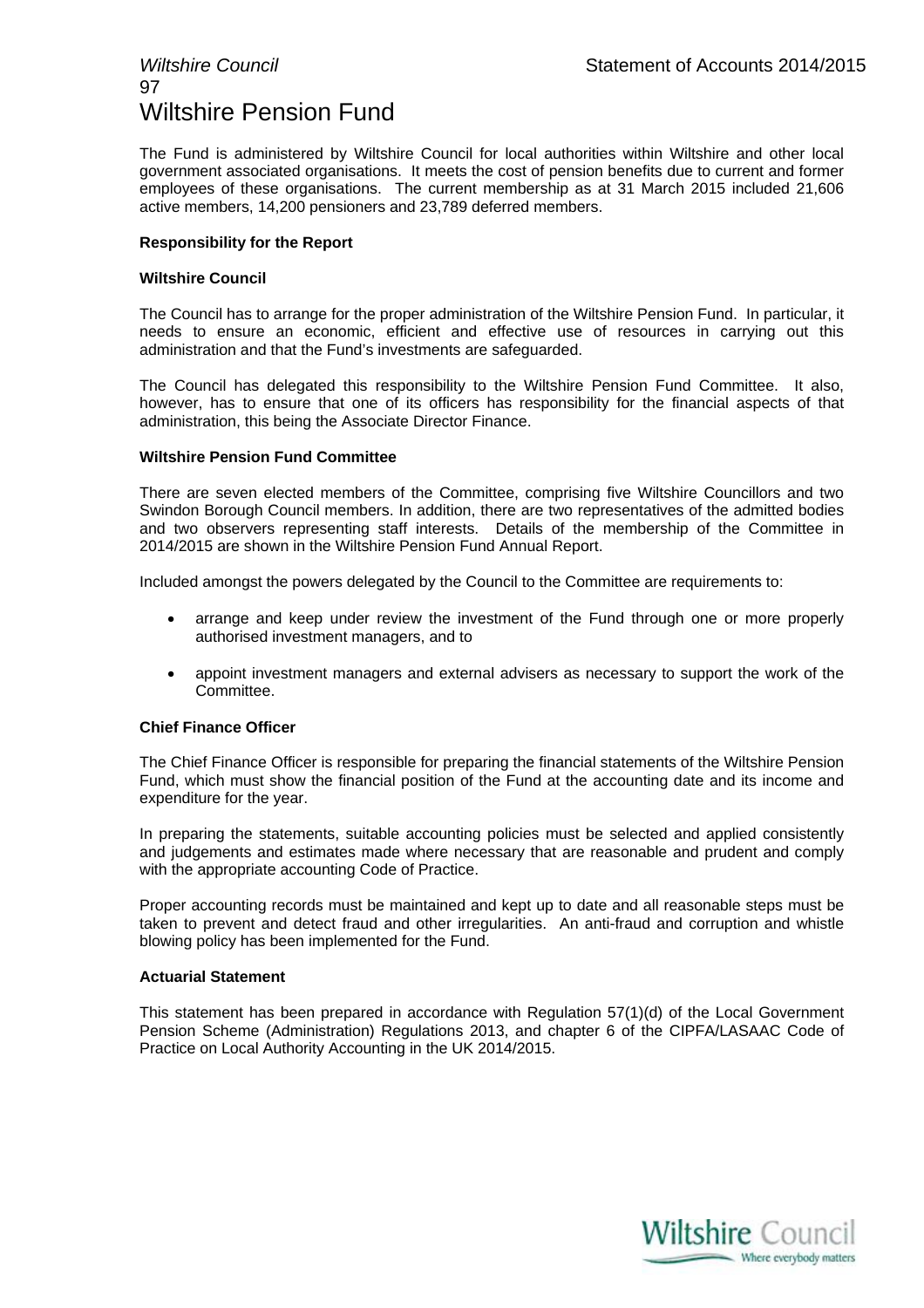### **Description of Funding Policy**

The funding policy is set out in the latest Wiltshire Council Funding Strategy Statement (FSS). In summary, the key funding principles are as follows:

- to ensure the long-term solvency of the Fund, using a prudent long term view. This will ensure that sufficient funds are available to meet all members' /dependants' benefits as they fall due for payment;
- to ensure that employer contribution rates are reasonably stable where appropriate;
- to minimise the long-term cash contributions which employers need to pay to the Fund, by recognising the link between assets and liabilities and adopting an investment strategy which balances risk and return (NB this will also minimise the costs to be bourne by Council Tax payers)
- to reflect the different characterisitics of different employers in determining contribution rates. This involves the Fund having a clear and transparent funding strategy to demonstrate how each employer can best meet its own liabilities over future years; and
- to use reasonable measures to reduce the risk to other employers and ultimately to the Council Tax payer from an employer defaulting on its pension obligations.

The FSS sets out how the administering Authority seeks to balance the conflicting aims of securing the solvency of the Fund and keeping employer contributions stable.

For employers whose covenant was considered by the Administering Authority to be sufficiently strong, contributions have been stabilised. Asset-liability modelling has been carried out which demonstrate that if these contribution rates are paid and future contribution changes are constrained as set out in the FSS, there is still a better than 2 in 3 chance that the Fund will return to full funding over 20 years.

### **Funding Position as at the last formal valuation**

The most recent actuarial valuation carried out under Regulation 36 of the Local Government Pension Scheme (Administration) Regulations 2008 was as at 31 March 2013. This valuation revealed that the Fund's assets, which at 31 March 2013 were valued at £1,484 million, were sufficient to meet 71% of the liabilities (i.e. the present value of promised retirement benefits) accrued up to that date. The resulting deficit at the 2013 valuation was £610 million.

Individual employers' contributions for the period 1 April 2014 to 31 March 2017 were set in accordance with the Fund's funding policy as set out in its FSS.

### **Principal Actuarial Assumptions and Methods used to value the liabilities**

Full details of the methods and assumptions used are described in the actuary's report dated 31 March 2014.

### **Method**

The liabilities were assessed using an accrued benefits method which takes into account pensionable membership up to the valuation date, and makes an allowance for expected future salary growth to retirement or expected earlier date of leaving pensionable membership.

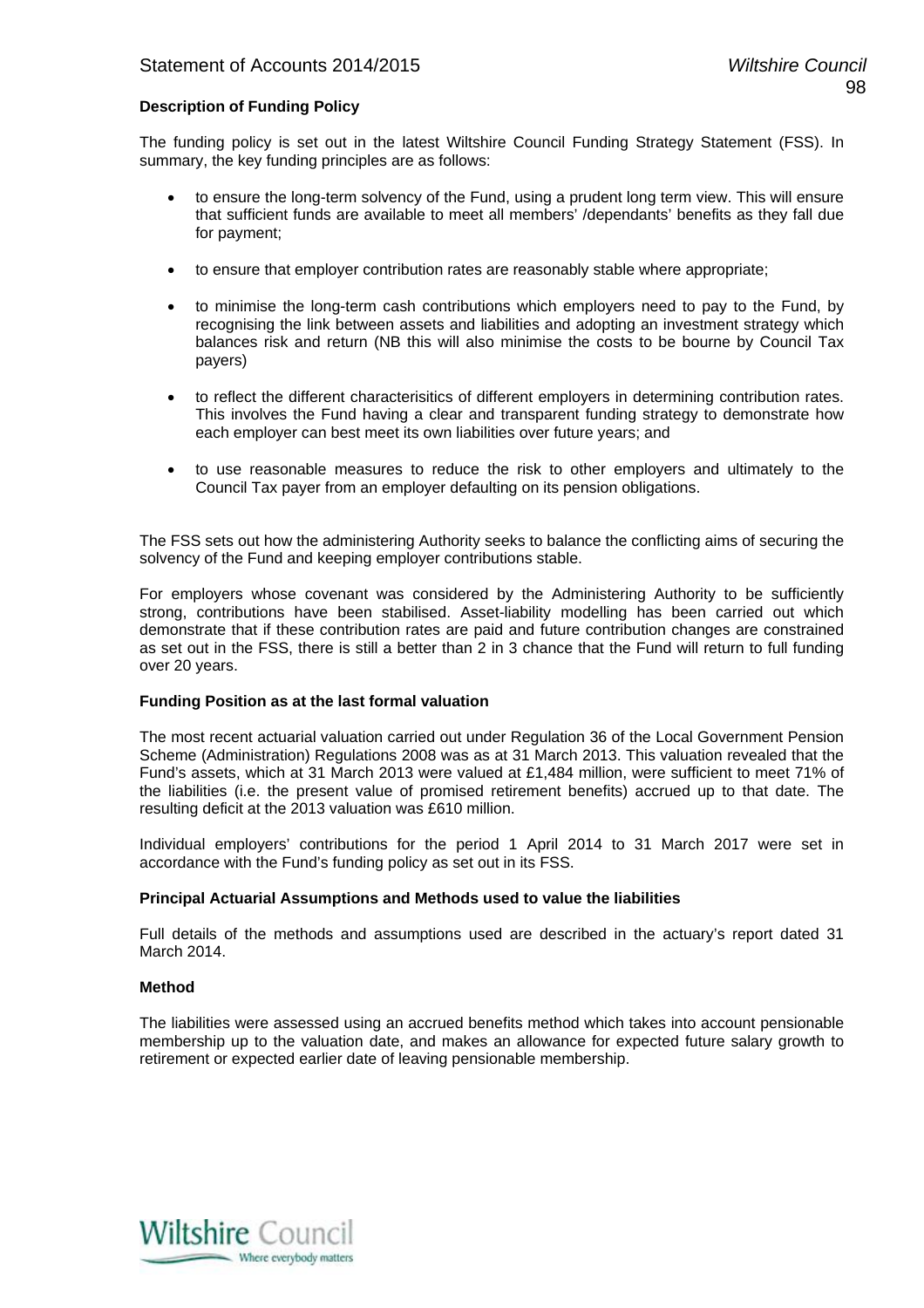## 99 **Assumptions**

A market-related approach was taken to valuing the liabilities, for consistency with the valuation of the Fund assets at their market value.

The key financial assumptions adopted for the 2013 valuation were as follows:

| <b>Financial Assumptions</b>      | Rate at 31 March 2013 |         |
|-----------------------------------|-----------------------|---------|
|                                   | <b>Nominal</b>        | Real    |
| Discount rate                     | 4.6%                  | $2.1\%$ |
| Pay increase                      | 4.3%                  | $1.8\%$ |
| Price Inflation/Pension increases | 2.5%                  | $0.0\%$ |

The key demographic assumption was the allowance made for longevity. The life expectancy assumptions are based on the Funds VitaCurves with improvements in line with the CMI\_2010 model, assuming the current rate of improvements has reached a peak and will converge to a long term rate of 1.25%p.a. Based on these assumptions, the average future life expectancies at age 65 are as follows:

|                           | <b>Males</b> | <b>Females</b> |
|---------------------------|--------------|----------------|
| <b>Current Pensioners</b> | 22.3 years   | 24.5 years     |
| Future Pensioners*        | 24.1 years   | 26.9 years     |

### \*Currently aged 45

Copies of the 2013 valuation report and Funding Strategy Statement are available on request from Wiltshire Council, the administering authority to the Fund.

### **Experience over the year since April 2013**

Experience has been broadly as expected over the period to 31 March 2015 (excluding the effect of any membership movements). Real bond yields have fallen dramatically and the effect of this has been offset by the effect of strong asset returns, meaning that funding levels are likely to have marginally increased over this period.

The next actuarial valuation will be carried out as at 31 March 2016. The Funding Strategy statement will also be reviewed at that time.

### **Audit**

KPMG to act as the external auditor of the Council, and therefore the pension fund.

### **Investment Management Policy**

Overall responsibility for investment policy lies with the Wiltshire Pension Fund Committee, which reports directly to Wiltshire Council.

The Investment Strategy is revised annually by the Fund. The latest Strategic review was undertaken during 2011, new mandates have been implemented resulting from this.

The current strategy has the dual aim of increasing returns and reducing risk by increasing diversification and alternative approaches. Details of the strategy are provided in the Fund's Statement of Investment Principles (SIP) – the Wiltshire Fund's SIP can be supplied upon request or viewed at www.wiltshirepensionfund.org.uk/investment-principles.

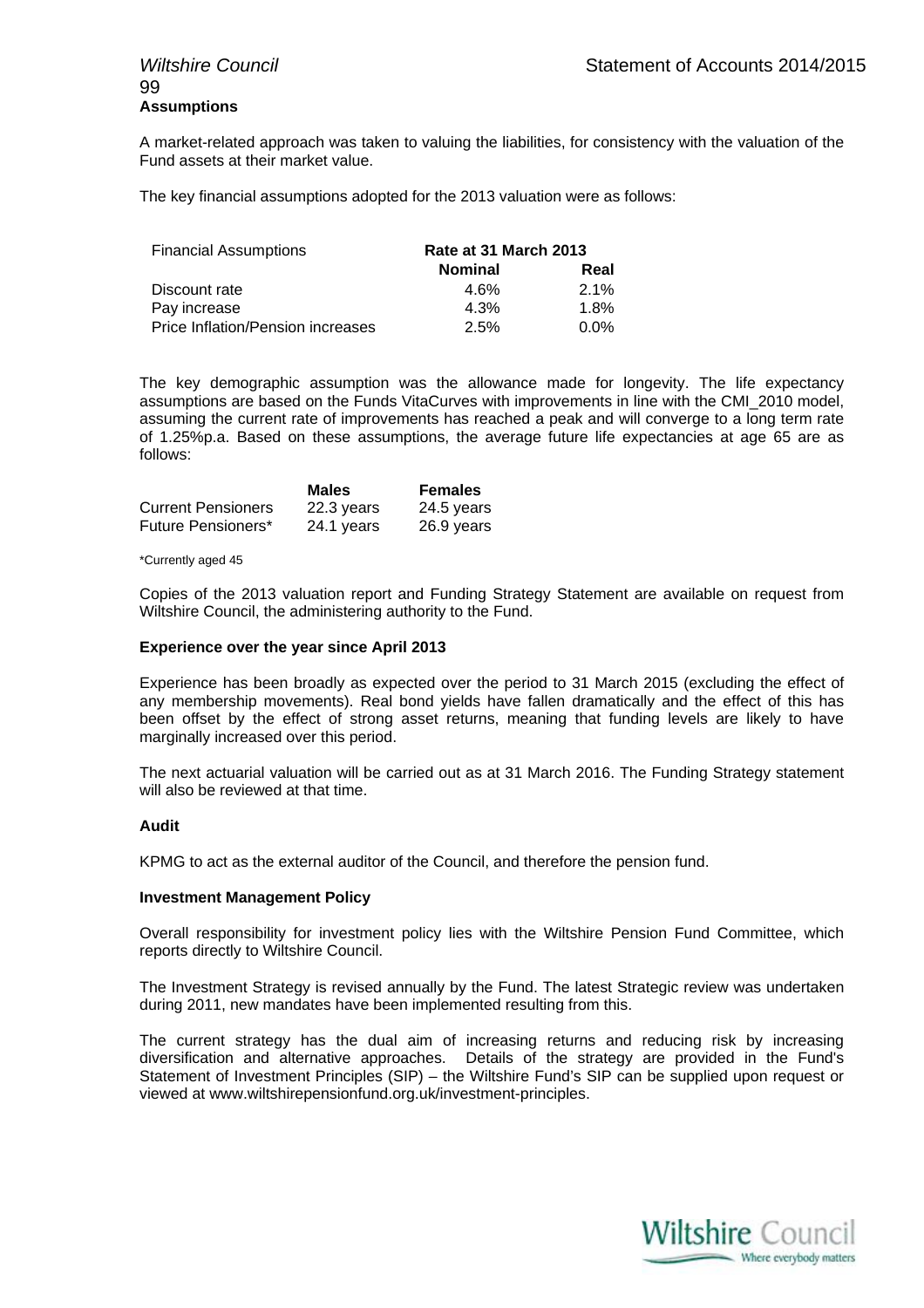### Statement of Accounts 2014/2015 *Wiltshire Council*

The full list of managers as at 31 March 2015 were:

| Company                          | <b>Mandate</b>                     | <b>Share of</b> |
|----------------------------------|------------------------------------|-----------------|
|                                  |                                    | Fund            |
| <b>Baillie Gifford</b>           | Global Equity                      | 15.0%           |
| <b>CBRE Global Multi Manager</b> | Property                           | 13.0%           |
| Loomis Sayles                    | Fixed Income                       | 10.5%           |
| <b>Barings</b>                   | Absolute Return Fund               | 10.0%           |
| Legal & General                  | Passive UK Equity                  | 12.5%           |
| Legal & General                  | <b>Global Equities</b>             | 5.0%            |
| Legal & General                  | Government Bonds                   | 5.0%            |
| Legal & General                  | <b>Fundamental Equities</b>        | 12.5%           |
| Investec                         | <b>Emerging Market Multi Asset</b> | 10.0%           |
| Partners Group                   | Infrastructure                     | 5.0%            |
| M&G Investment Management        | UK Companies Financing Fund        | 1.5%            |

During the year, the managers transacted purchases of £940.3 million (£911.9m 2013/14) and sales of £945.4 million (£897.9m 2013/14). The value of assets under management at 31 March 2015 was £1,837.4 million, broken down by managers as follows:

| Legal & General                 | £719.3 million   |        |
|---------------------------------|------------------|--------|
| <b>Baillie Gifford</b>          | $£322.0$ million |        |
| Western Asset Management        | $£3.6$ million   |        |
| CBRE Global Multi Manager       | $£210.0$ million |        |
| <b>Barings Asset Management</b> | £197.4 million   |        |
| Loomis Sayles                   | £197.8 million   |        |
| Jubilee Advisors                | $£22.8$ million  |        |
| M&G Investment Management       | £11.8 million    |        |
| Berenberg Bank                  | £4.3 million     |        |
| Partners Group                  | £10.5 million    |        |
| Investec                        | £137.9 million   |        |
| Total                           | £1,837.4 million |        |
|                                 |                  |        |
|                                 |                  | $%$ of |

|                              |                        |         | £ million Fund total |
|------------------------------|------------------------|---------|----------------------|
| <b>Geographical analysis</b> | United Kingdom         | 586.0   | 31.9                 |
|                              | North America          | 169.7   | 9.2                  |
|                              | Europe                 | 65.8    | 3.6                  |
|                              | Asia, ex Japan         | 7.6     | 0.4                  |
|                              | Other - Overseas       | 73.1    | 4.0                  |
|                              | Other - Pooled Funds   | 935.2   | 50.9                 |
|                              |                        | 1,837.4 | 100.0                |
|                              |                        |         |                      |
| <b>Sector analysis</b>       | Equities               | 1148.3  | 62.5                 |
|                              | Fixed interest bonds   | 201.4   | 11.0                 |
|                              | Cash & Derivatives     | 14.3    | 0.8                  |
|                              | Property               | 191.7   | 10.4                 |
|                              | Long-Short Hedge Fund  | 22.8    | 1.2                  |
|                              | <b>Emerging Market</b> | 137.9   | 7.5                  |
|                              | Infrastructure         | 10.5    | 0.6                  |
|                              | Index linked bonds     | 110.5   | 6.0                  |
|                              |                        | 1.837.4 | 100.0                |

Comparative figures for 2013/14 are shown below.

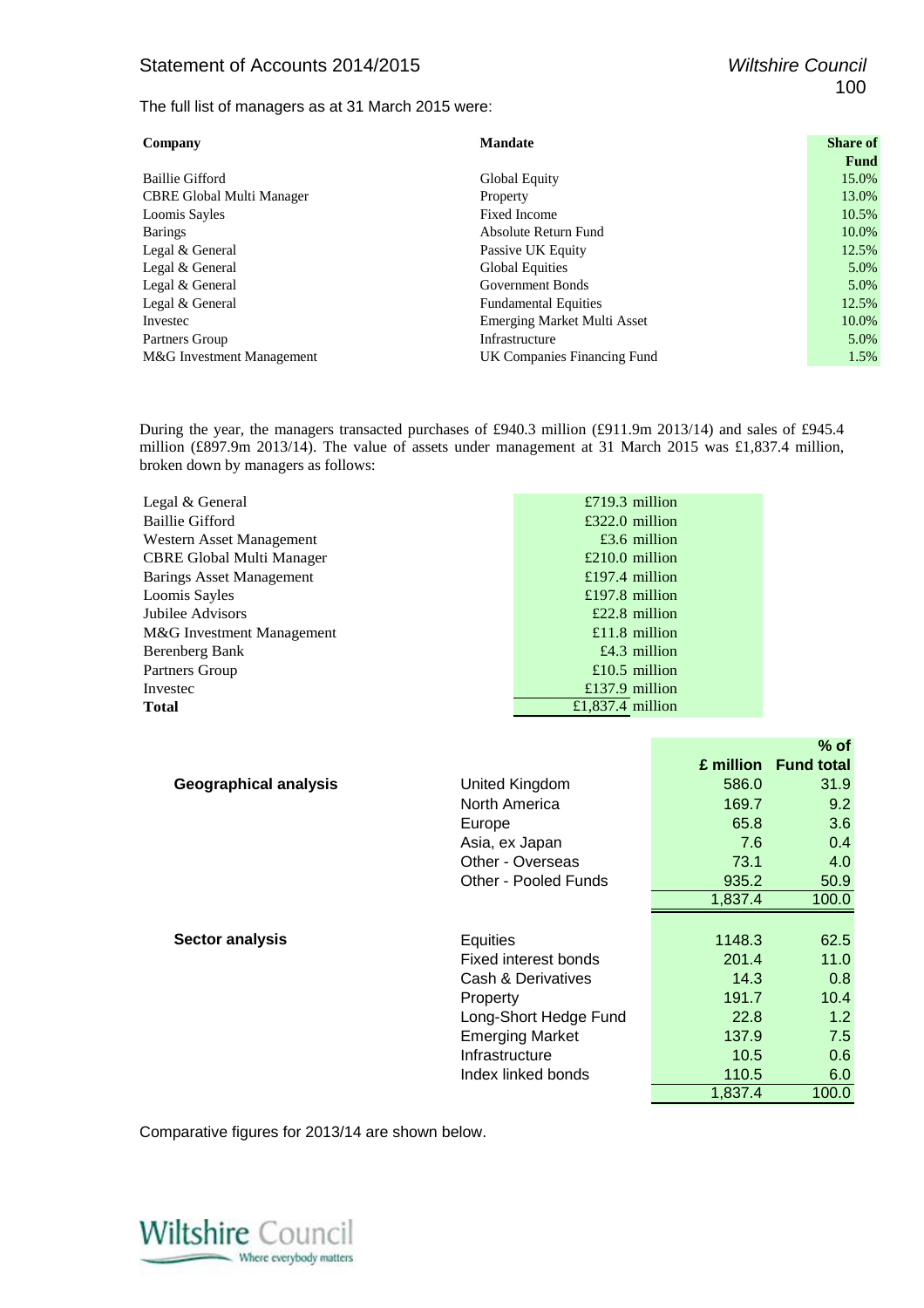|                              |                       |         | $%$ of               |
|------------------------------|-----------------------|---------|----------------------|
|                              |                       |         | £ million Fund total |
| <b>Geographical analysis</b> | United Kingdom        | 689.5   | 42.2                 |
|                              | North America         | 140.3   | 8.6                  |
|                              | Europe                | 59.8    | 3.7                  |
|                              | Asia, ex Japan        | 5.1     | 0.3                  |
|                              | Other - Overseas      | 55      | 3.4                  |
|                              | Other - Pooled Funds  | 681.7   | 41.8                 |
|                              |                       | 1,631.4 | 100.0                |
|                              |                       |         |                      |
|                              |                       |         |                      |
| <b>Sector analysis</b>       | Equities              | 1,081.4 | 67.0                 |
|                              | Fixed interest bonds  | 164.3   | 10.1                 |
|                              | Cash & Derivatives    | 31.1    | 1.9                  |
|                              | Property              | 170.9   | 9.7                  |
|                              | Long-Short Hedge Fund | 86.1    | 5.3                  |
|                              | Infrastructure        | 5.6     | 0.4                  |
|                              | Index linked bonds    | 92.0    | 5.6                  |

Safe custody of all investments is the responsibility of BNY Mellon and as such, they are registered in the name of, and are held by, its nominee companies or, alternatively, by overseas agents.

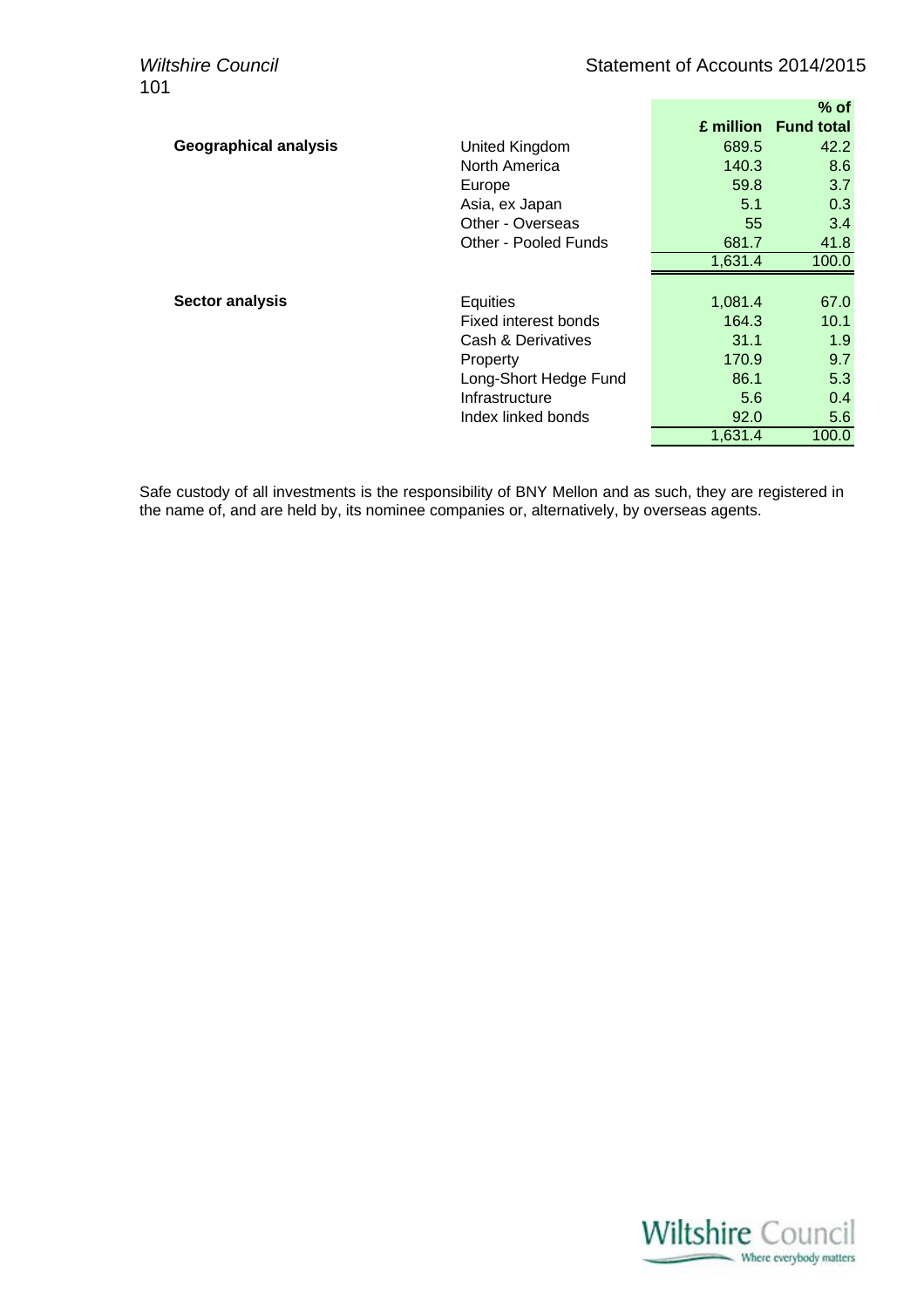### **The Wiltshire Pension Fund**

| <b>Fund Account</b><br>For the year ended 31 March 2015 | <b>Notes</b>     | 2014/2015  | 2013/2014 |
|---------------------------------------------------------|------------------|------------|-----------|
|                                                         |                  | £000       | £000      |
| <b>Contributions and benefits</b>                       |                  |            |           |
| Contributions receivable                                | 5                | 85,529     | 79,128    |
| Individual transfers                                    |                  | 1,785      | 2,902     |
|                                                         |                  | 87,314     | 82,030    |
| Benefits payable                                        | 6                | (74,067)   | (76, 669) |
| Payments to and on account of leavers                   | $\overline{7}$   | (31, 249)  | (4,789)   |
|                                                         |                  | (105, 316) | (81, 458) |
| <b>Management Expenses</b>                              | 8&12             | (7, 112)   | (4,679)   |
|                                                         |                  | (25, 114)  | (4, 107)  |
| <b>Returns on investments</b>                           |                  |            |           |
| Investment income                                       | $\boldsymbol{9}$ | 21,443     | 18,377    |
| Change in market value of investments                   | 11               | 211,110    | 136,981   |
| Net returns on investments                              |                  | 232,553    | 155,358   |
| Net Increase in the fund during the year                |                  | 207,439    | 151,251   |
| <b>Opening Net Assets of the Fund</b>                   |                  | 1,645,164  | 1,493,913 |
| <b>Closing Net Assets of the Fund</b>                   |                  | 1,852,603  | 1,645,164 |

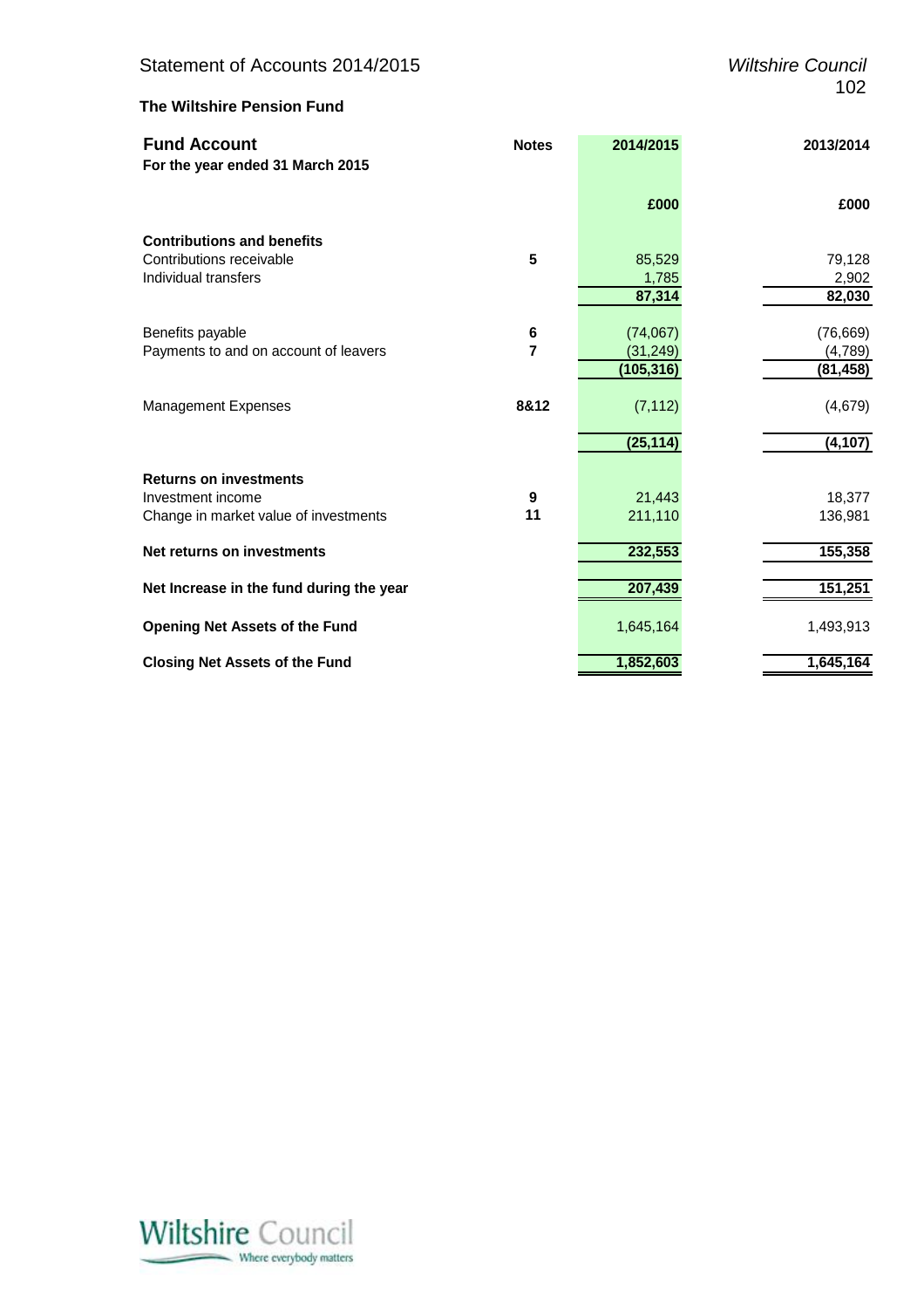103 **The Wiltshire Pension Fund**

| <b>Net Asset Statement</b><br>At 31 March 2015 | <b>Notes</b> | 31 March 2015 | 31 March 2014 |
|------------------------------------------------|--------------|---------------|---------------|
|                                                |              | £000          | £000          |
| <b>INVESTMENT ASSETS</b>                       | 11           |               |               |
| Fixed interest securities                      |              | 0             | 163,143       |
| Index linked securities                        |              | 0             | 933           |
| Equities                                       |              | 342,126       | 267,461       |
| Pooled investment vehicles                     |              | 1,289,293     | 997,888       |
| Property                                       |              | 191,695       | 170,936       |
| Derivative assets                              |              | 1,171         | 2,649         |
| Cash held on deposit                           |              | 15,383        | 26,042        |
| Other investment balances                      |              | 431           | 3,465         |
|                                                |              | 1,840,099     | 1,632,517     |
| <b>INVESTMENT LIABILITIES</b>                  | 11           |               |               |
| Derivatives liabilities                        |              | (2,702)       | (1,066)       |
| <b>Total net investments</b>                   |              | 1,837,397     | 1,631,451     |
| <b>Current assets</b>                          | 13           | 18,912        | 18,150        |
| <b>Current liabilities</b>                     | 14           | (3,706)       | (4, 437)      |
| Net assets of the Fund at 31 March             |              | 1,852,603     | 1,645,164     |

The accounts summarise the transactions of the Fund and deal with the net assets at the disposal of Wiltshire Council. They do not take account of obligations to pay pensions and benefits which fall due after the end of the Fund year. The actuarial position of the Fund, which does take account of such obligations, is dealt with in the actuarial statements and these accounts should be read in conjunction with these.

### **Notes**

### **Forming part of the financial accounts**

### **1. Basis of Preparation**

The accounts have been prepared in accordance with the Code of Practice on Local Authority Accounting in the United Kingdom 2014/2015 which is based upon International Financial Reporting Standards (IFRS), as amended for the UK public sector.

IAS26 requires the actuarial present value of promised benefits to be disclosed. A separate report has been prepared by Hymans Robertson and is enclosed below after note 19. The Chancellor's budget statement on 22 June 2010 declared that future pension increases should be linked to the Consumer Prices Index (CPI) rather than the Retail Prices Index (RPI). The report after note 19 has been prepared on the CPI basis.

The accounts have been prepared on an accruals basis except where otherwise stated, i.e. income and expenditure is accounted for as it is earned or incurred, rather than as it is received and paid.

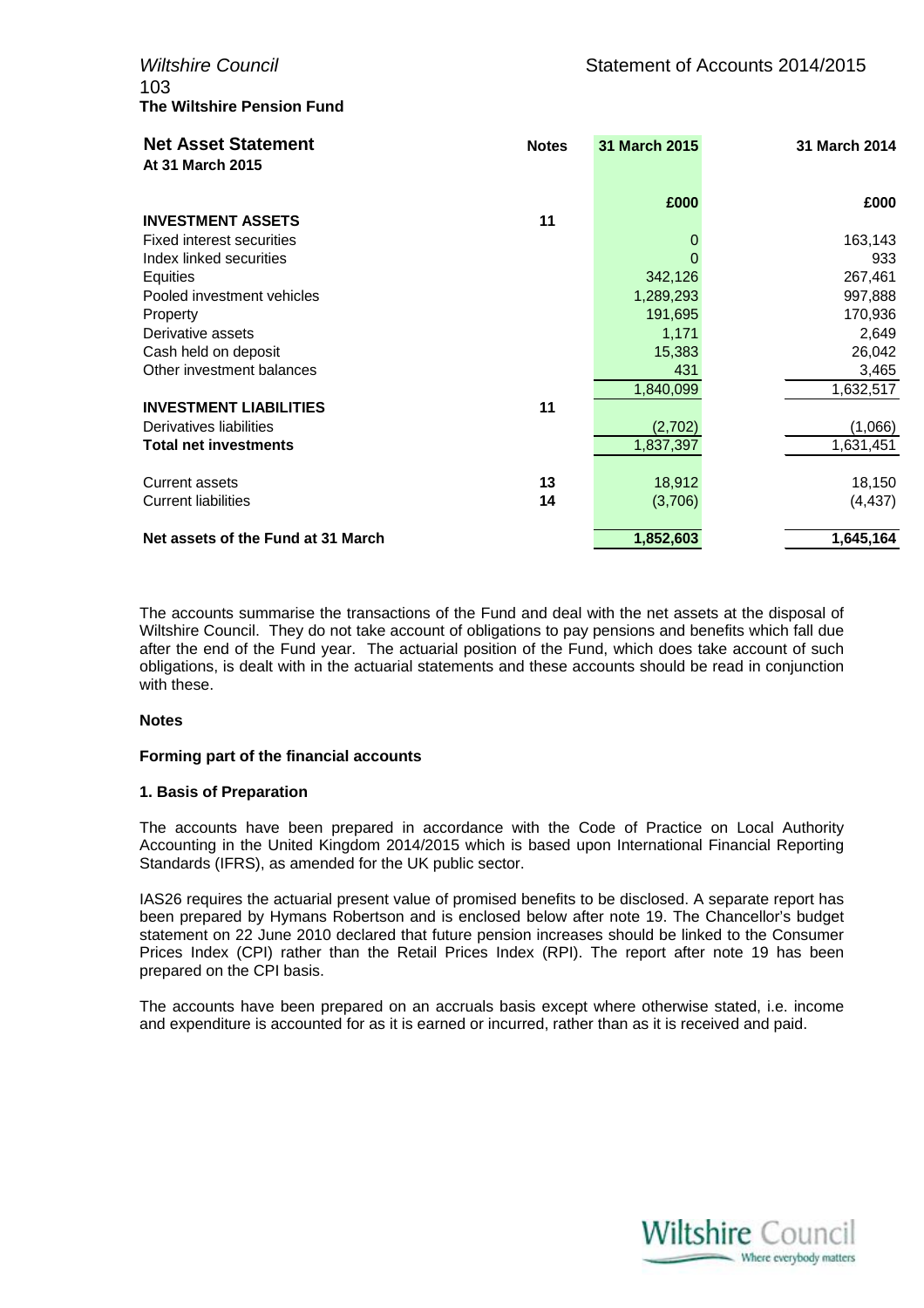### **2. Accounting Policies**

The principal accounting policies of the Fund are as follows:

### **Contributions**

Contributions are received from employer bodies in respect of their own and their pensionable employees' contributions. Employers' contributions (for both Normal and Deficit Funding) are prescribed in the Actuary's Rates and Adjustment Certificate following the review of the Fund's assets and liabilities during the triennial valuation. The Employees' contributions are included at the rates prescribed by the Local Government Pension Scheme Regulations.

Employer augmentation contributions are accounted for in accordance with the agreement under which they are being paid.

### **Benefits and Refund of Contributions**

The benefits payable and refunds of contributions have been brought into account on the basis of all valid claims approved during the year.

### **Transfers to and from Other Schemes**

No account is taken of liabilities to pay pensions and other benefits after the year end. Transfer values, which are those sums paid to, or received from, other pension schemes relating to previous periods of employment, have been brought into account on a cash basis.

### **Investment Income**

Dividends, interest and coupon receipts have been accounted for on an accruals basis. Income on pooled investments is accumulated and reflected in the valuation of units.

### **Valuation of Investments**

Investments are shown in the accounts at market value, determined on the following basis:

### (i) **Quoted securities**

Quoted Securities have been valued at 31 March 2015 by the Fund's custodian using the bid price where a quotation was available on a recognised stock exchange or unlisted securities market.

### (ii) **Unquoted securities**

 Unquoted securities have been valued according to the latest trades, professional valuation, asset values or other appropriate financial information.

### (iii) **Pooled investment vehicles**

Pooled investments are stated at bid price for funds with bid/offer spreads, or single price/net asset value where there are no bid/offer spreads, as provided by the investment manager.

### (iv) **Fixed Interest Stocks**

Segregated fixed interest stocks are valued on a clean basis. Accrued income is accounted for within investment income.

### (v) **Derivative Contracts**

Derivatives are stated at market value. Exchange traded derivatives are stated at market values determined using quoted prices. For exchange traded derivative contracts which are assets, market value is based on quoted bid prices. For exchange traded derivative contracts which are liabilities, market value is based on quoted offer prices.

Over the Counter (OTC) derivatives are stated at market value using pricing models and relevant market data as at the year end date.

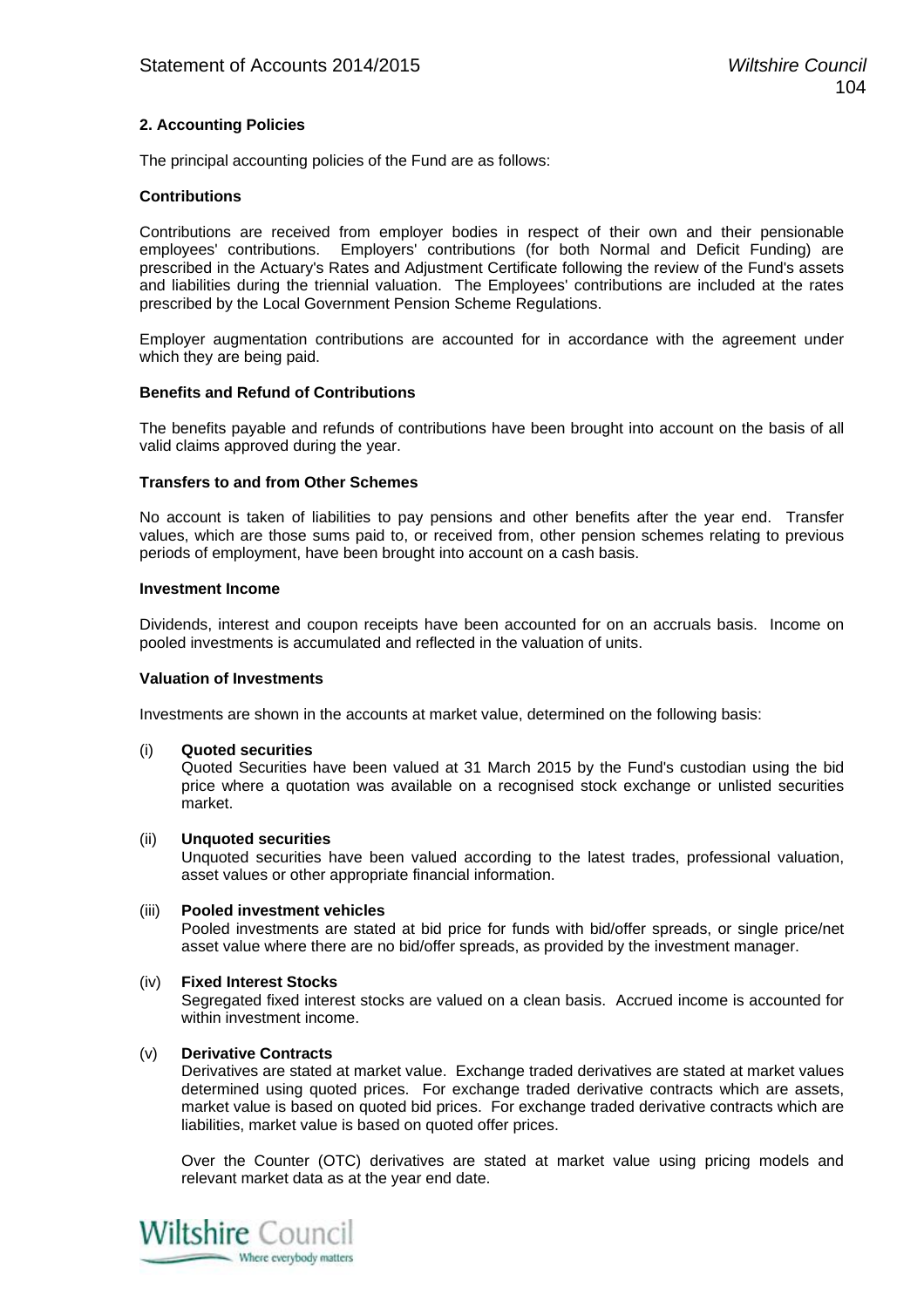105

Forward foreign exchange contracts are valued by determining the gain or loss that would arise from closing out the contract at the reporting date by entering into an equal and opposite contract at that date.

All gains and losses arising on derivative contracts are reported within 'Change in Market Value'.

Reported changes in the market value of investments over the year of account include realised gains or losses arising upon the disposal of investments during the year.

### **Foreign Currency Translation**

All investments held in foreign currencies are shown at market value translated into sterling using the WM 4PM rate on 31 March 2015.

Foreign currency transactions are accounted for on the basis of the equivalent sterling value of the underlying transactions, by applying the relevant exchange rate ruling at the time. Where overseas securities are acquired with currency either previously purchased directly or accruing from the sale of securities, the sterling book cost of the new security will be based on the exchange rate ruling at the time of the purchase of that security. Any profit or loss arising on currency transactions either realised or unrealised, will be reflected in the Net Asset Statement.

### **Investment Management Expenses**

Investment management expenses are based on the quarter end market value of the investments held. The fees paid are determined by the agreed fee scales for each individual manager.

### **Acquisition Costs of Investments**

Transaction costs are charged as part of investment management expenses. These include costs charged directly to the fund such as fees, commissions, stamp duty and other fees.

### **Administration Expenses**

A proportion of the relevant officers' salaries, salary on-costs and general overheads, have been charged to the Fund on the basis of time spent on Fund administration.

### **Taxation**

The Fund is a registered pension scheme for tax purposes and as such is not liable for UK income tax on investment income, nor capital gains tax. As Wiltshire Council is the administering authority, VAT input tax is recoverable on all expenditure.

Income earned from investments in stocks and securities in the USA is exempt from US tax and is not subject to withholding tax. Most tax deducted from income on European investments is also recoverable.

### **Additional Voluntary Contributions (AVCs)**

The accounts of the Fund in accordance with regulation 5 (2) (C) of the Pension Scheme (Management and Investment of Funds) Regulations 1998 do not include transactions in respect of AVCs. These are money purchase arrangements made by individual Fund members under the umbrella of the Local Government Pension Scheme, to enhance pension benefits.

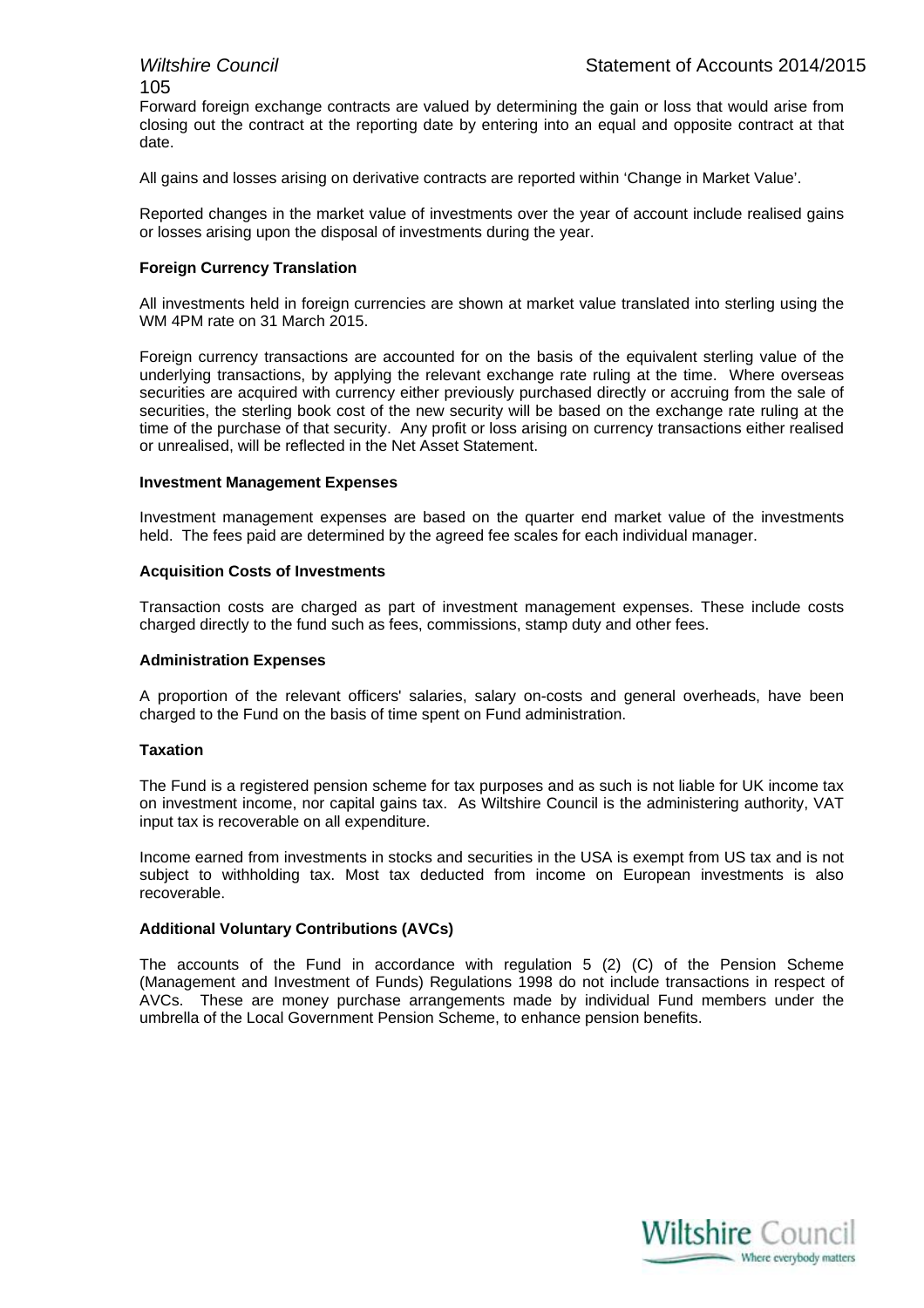### **3. Critical Judgement in Applying Accounting Policies**

### **Pension Fund Liability**

The Pension Fund liability is calculated every three years by the appointed actuary, with annual updates in the intervening years. The methodology used is in line with accepted guidelines and in accordance with IAS19. Assumptions underpinning the valuations are agreed with the actuary and are summarised in the actuarial position statement (on page 89). This estimate is subject to significant variances based on changes to the underlying assumptions.

### **4. Assumptions made about the Future and Other Major Sources of Estimation Uncertainty**

The Statements of Accounts contains estimated figures that are based on assumptions made by the Council about the future or that are otherwise uncertain. Estimates are made taking into account historical experience, current trends and other relevant factors. However, because balances cannot be determined with certainty, actual results could be materially different from the assumptions and estimates.

The items in the net asset statement at 31 March 2015 for which there is significant risk of material adjustment in the forthcoming financial year are as follows:

| Item                | <b>Uncertainties</b>                                                                                                                                                                                                                                                                                                                                             | <b>Effect if actual results differ</b>                                                                                                                                                                                                                                                                                   |
|---------------------|------------------------------------------------------------------------------------------------------------------------------------------------------------------------------------------------------------------------------------------------------------------------------------------------------------------------------------------------------------------|--------------------------------------------------------------------------------------------------------------------------------------------------------------------------------------------------------------------------------------------------------------------------------------------------------------------------|
|                     |                                                                                                                                                                                                                                                                                                                                                                  | from assumptions                                                                                                                                                                                                                                                                                                         |
| <b>Debtors</b>      | At 31 March 2015, the fund had<br>a balance of £18.9m for debtors<br>(£4.8m relate to a long term<br>debtor). A review of significant<br>balances suggested that no<br>impairment is currently<br>necessary. However, in the<br>current economic climate, it is<br>not certain that all debts will be<br>paid.                                                   | If collection rates deteriorate it<br>may be necessary for an<br>allowance to be included in the<br>accounts for doubtful debts.                                                                                                                                                                                         |
| Hedge Fund of Funds | The fund of funds is valued at<br>the sum of the fair values<br>provided by the administrators<br>of the underlying funds plus<br>adjustments that the fund of<br>funds directors or independent<br>administrators judge necessary.<br>These investments are not<br>publicly listed and as such there<br>is a degree of estimation<br>involved in the valuation. | The total hedge fund of funds<br>value in the financial statements<br>is £22.8m. There is a risk that<br>this investment may be under or<br>overstated in the accounts.<br>Using the volatility data<br>provided by the Fund's<br>investment advisor the fund of<br>funds valuation may be<br>over/understated by £1.9m. |

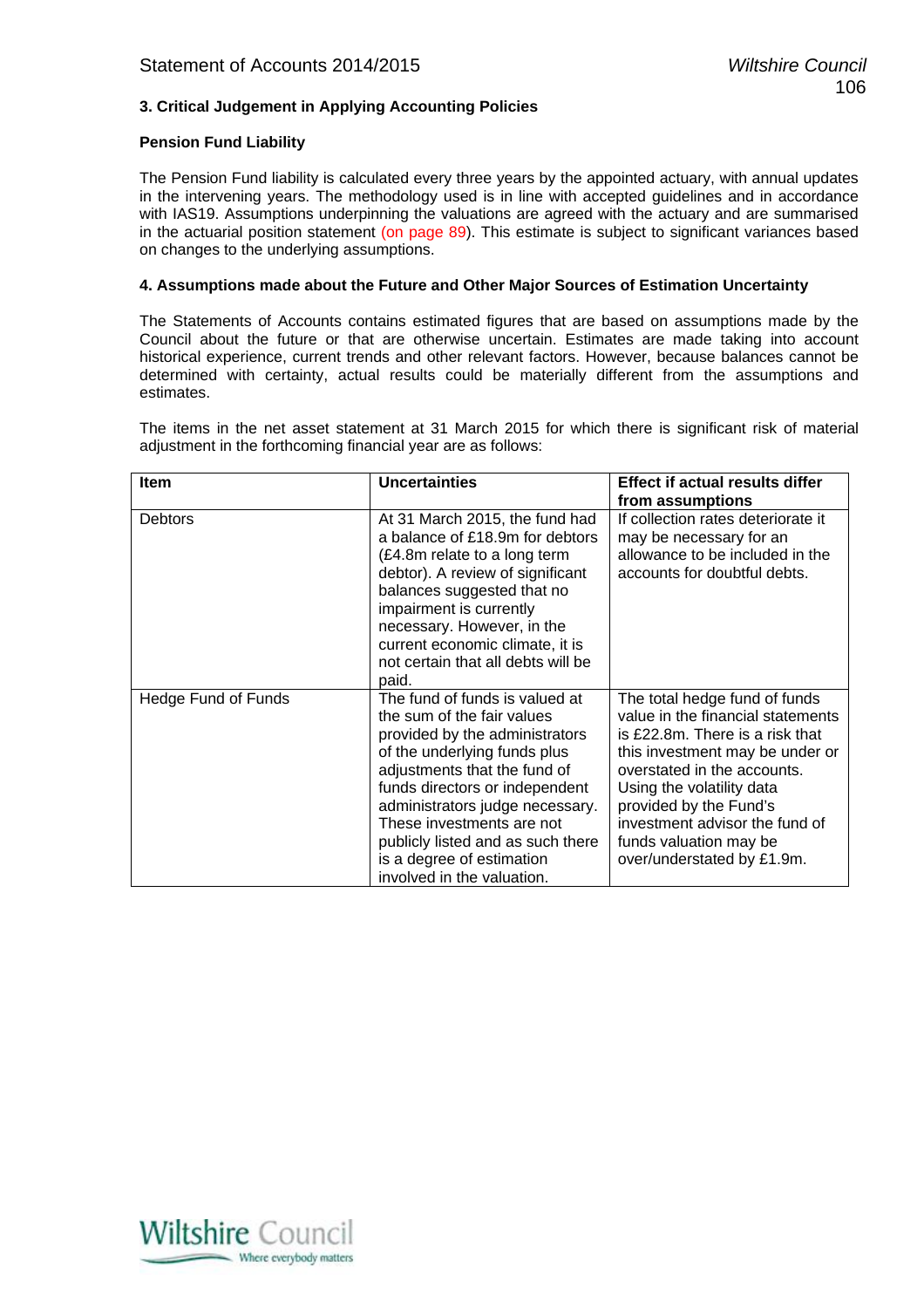|                                                                      | 2014/2015 | 2013/2014 |
|----------------------------------------------------------------------|-----------|-----------|
|                                                                      | £000      | £000      |
| <b>Employer</b>                                                      |           |           |
| - Normal                                                             | 51,605    | 46,466    |
| - Augmentation                                                       | 868       | 3,513     |
| - Deficit Funding*                                                   | 13,765    | 11,498    |
| <b>Members</b>                                                       |           |           |
| - Normal                                                             | 19,047    | 17,404    |
| - Additional Contributions                                           | 244       | 247       |
|                                                                      | 85,529    | 79,128    |
|                                                                      |           |           |
| Analysis of contributions receivable                                 |           |           |
|                                                                      | 2014/2015 | 2013/2014 |
|                                                                      | £000      | £000      |
| Contributions from employees<br>(Including Additional Contributions) |           |           |
| - Wiltshire Council                                                  | 8,224     | 7,396     |
| - Other scheduled bodies                                             | 9,460     | 8,887     |
| <b>Admitted bodies</b>                                               | 1,608     | 1,368     |
|                                                                      | 19,292    | 17,651    |
| Contributions from employers                                         |           |           |
| (Including Augmentations)                                            |           |           |
| - Wiltshire Council                                                  | 26,016    | 27,499    |
| - Other scheduled bodies                                             | 32,725    | 27,841    |
| - Admitted bodies                                                    | 7,496     | 6,137     |
|                                                                      | 66,237    | 61,477    |
| Total contributions receivable                                       | 85,529    | 79,128    |
|                                                                      |           |           |

\* Deficit funding contributions are being paid by the employer for the three years commencing from 1 April 2014 with a minimum specified in the Rates and Adjustment Certificate dated 31 March 2014 in order to improve the Fund's funding position. The recovery period at the last valuation over which the deficit funding is recovered is mainly 20 years for scheduled bodies and 14 years or the length of the employer's contract (whichever is the shorter) for admitted bodies.

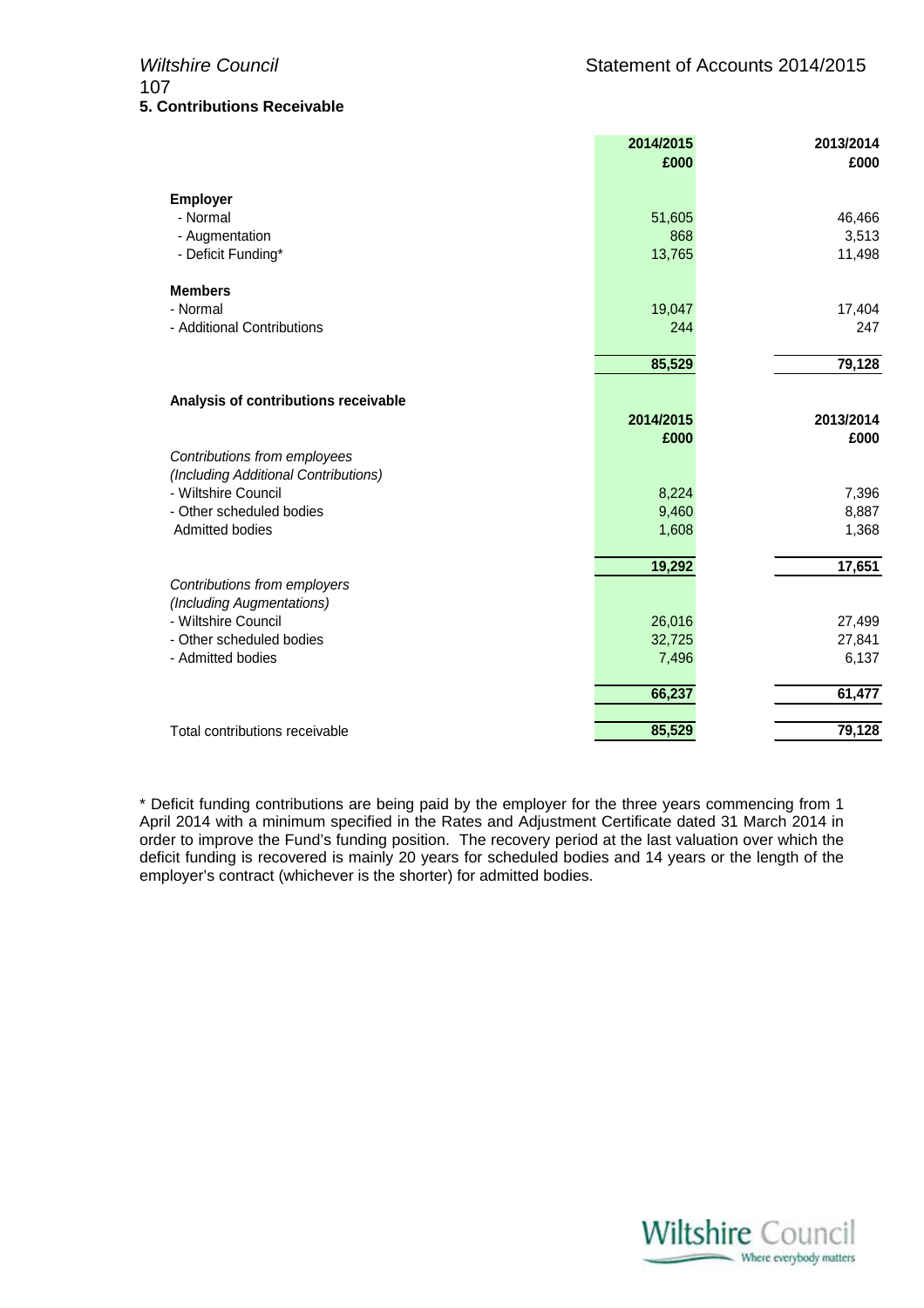### **6. Benefits payable**

|                                              | 2014/2015 | 2013/2014 |
|----------------------------------------------|-----------|-----------|
|                                              | £000      | £000      |
| Pensions                                     | 62,118    | 59,388    |
|                                              |           |           |
| Commutation and lump sum retirement benefits | 10,648    | 16,023    |
| Lump sum death benefits                      | 1,301     | 1,258     |
|                                              | 74,067    | 76,669    |
| Analysis of benefits payable                 | 2014/2015 | 2013/2014 |
|                                              | £000      | £000      |
| Pensions payable                             |           |           |
| - Wiltshire Council                          | 34,225    | 32,187    |
| - Other scheduled bodies                     | 21,566    | 22,891    |
| - Admitted bodies                            | 6,327     | 4,310     |
|                                              | 62,118    | 59,388    |
| Retirement and Death grants payable          |           |           |
| - Wiltshire Council                          | 4,586     | 8,146     |
| - Other scheduled bodies                     | 5,609     | 7,719     |
| - Admitted bodies                            | 1,754     | 1,416     |
|                                              | 11,949    | 17,281    |
|                                              |           |           |
| Total benefits payable                       | 74,067    | 76,669    |

### **7. Payments to and on account of leavers**

|                                          | 2014/2015 | 2013/2014 |
|------------------------------------------|-----------|-----------|
|                                          | £000      | £000      |
| Individual transfer out to other schemes | 3,961     | 4,775     |
| Bulk transfer out to other schemes       | 27,167    | $\Omega$  |
| Refunds to members leaving service       | 98        | 13        |
| <b>State Scheme Premiums</b>             | 23        |           |
|                                          | 31.249    | 4.789     |

### **8. Management Expenses**

|                                | 2014/2015 | 2013/2014 |
|--------------------------------|-----------|-----------|
|                                | £000      | £000      |
| Administration costs           | 1,471     | 1.410     |
| Investment Management expenses | 5,518     | 3,153     |
| Oversight & Governance         | 123       | 116       |
|                                | 7,112     | 4.679     |

Investment Management expenses includes £1.45m of performance-related fees paid to the fund's investment managers. Transaction costs of £198k (£277k 2013/14) have been incurred by the Fund and are included within the Fund Account.

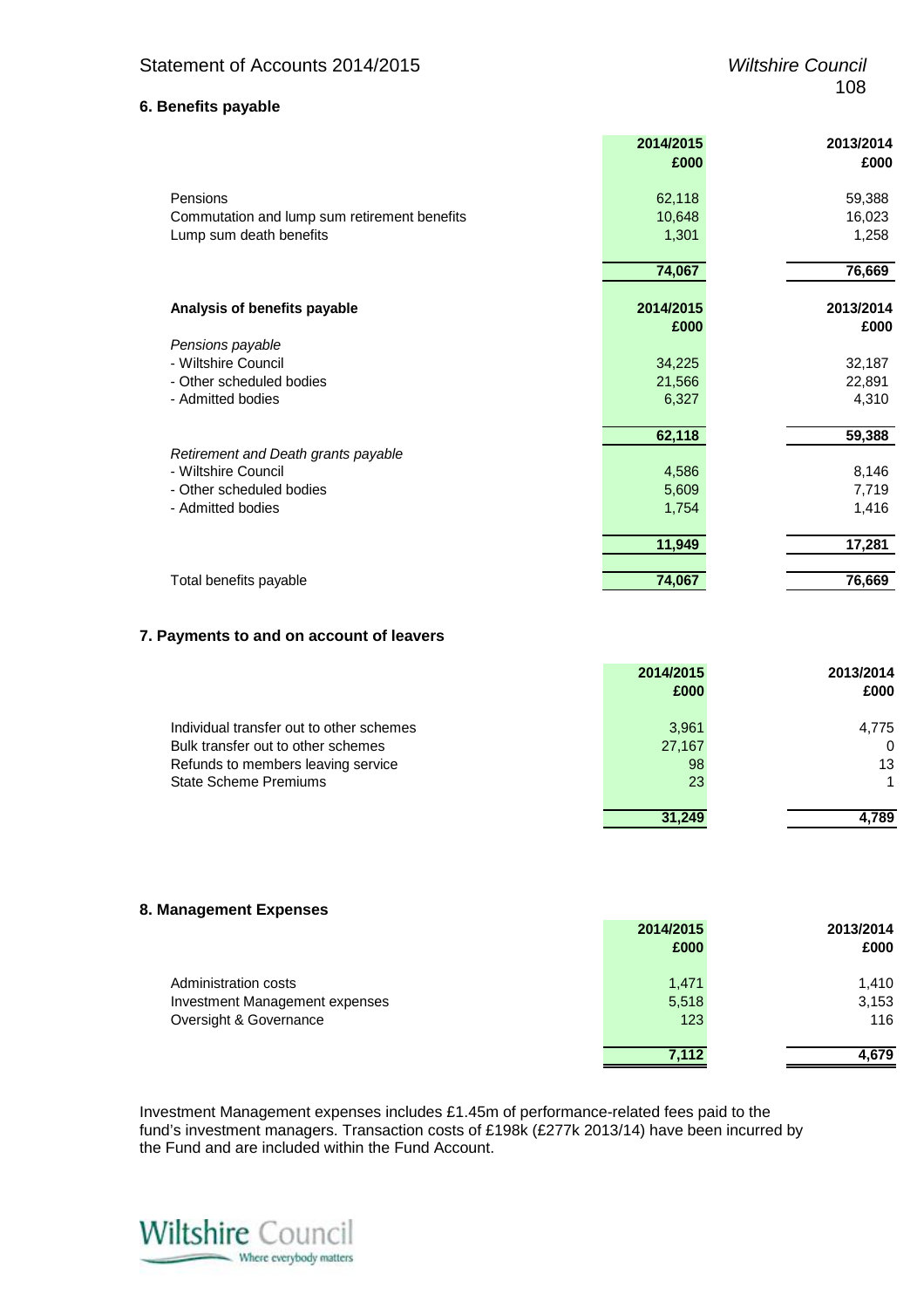### **9. Investment Income**

| 2014/2015 | 2013/2014 |
|-----------|-----------|
| £000      | £000      |
|           |           |
| 10,183    | 7,759     |
| 259       | 369       |
| 0         | 13        |
| 138       | 421       |
| 1,177     | 1,938     |
|           |           |
|           | 94        |
| 9,535     | 7,655     |
|           | 35        |
|           |           |
| 136       | 93        |
| 15        | $\Omega$  |
| 21,443    | 18,377    |
|           |           |

### **10. Stock Lending**

The Council participates in a securities lending programme administered by BNY Mellon. Securities in the beneficial ownership of the Council to a value of £17.5 million (1.00% of the total) were on loan at 31 March 2015. Collateral for these securities is held in a pooled form, the Wiltshire Pension Fund's share (0.04%) representing a value of £18.8 million (107.04%). Income earned from this programme amounted to £0.048 million in the year.

|                                  | 2014/2015 | 2013/2014 |
|----------------------------------|-----------|-----------|
|                                  | £ million | £ million |
| WPF Securities on Ioan           | 17.5      | 27.7      |
| (percentage of total)            | 1.00%     | 1.70%     |
| WPF Collateral share of pool     | 0.04%     | 0.14%     |
| Value of WPF pooled share        | 18.8      | 30.6      |
| Percentage of securities on loan | 107.0%    | 110.4%    |
| Income earned in year            | 0.048     | 0.043     |

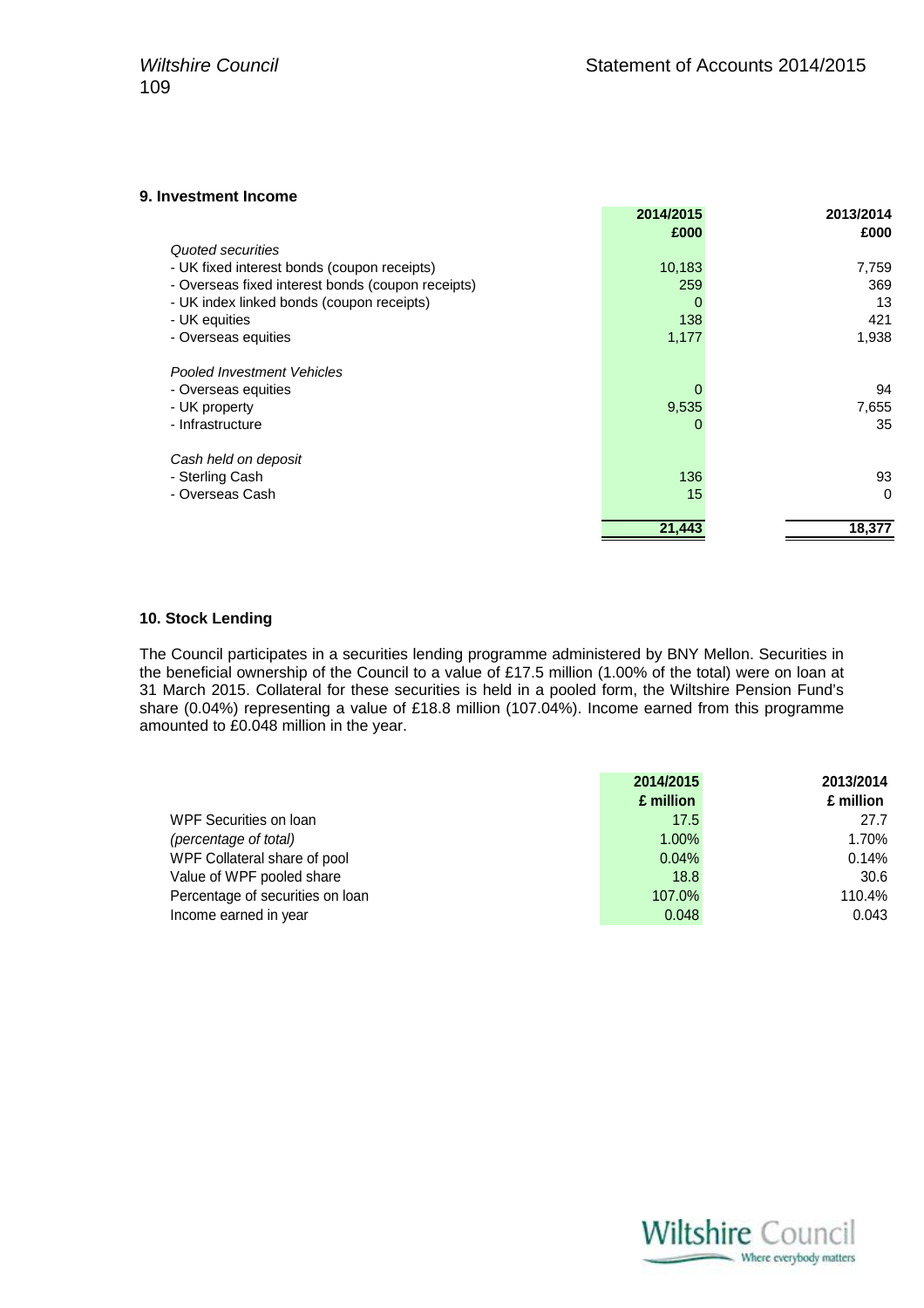### **11. Investments**

**Reconciliation of investments held at beginning and end of year** 

|                                                                                          | <b>Value at</b><br>01 April<br>2014 | <b>Purchases</b><br>at cost &<br>derivative<br>payments | <b>Sales</b><br><b>Proceeds</b><br>and<br>derivative<br>receipts | Change<br>in<br><b>Market</b><br>Value | Value at<br>31 March<br>2015           |
|------------------------------------------------------------------------------------------|-------------------------------------|---------------------------------------------------------|------------------------------------------------------------------|----------------------------------------|----------------------------------------|
|                                                                                          | £000                                | £000                                                    | £000                                                             | £000                                   | £000                                   |
| <b>Fixed interest securities</b><br>Index linked securities<br>Equities<br>Pooled funds: | 163,143<br>933<br>267,461           | 25,298<br>3,904<br>91,392                               | (202, 461)<br>(4,943)<br>(85, 347)                               | 14,020<br>106<br>68,620                | $\mathbf 0$<br>$\Omega$<br>342,126     |
| - Other<br>- Property<br>Derivative assets                                               | 997,888<br>170,936                  | 428,559<br>39,699                                       | (248, 933)<br>(38, 288)                                          | 19,348                                 | 111,779 1,289,293<br>191,695           |
| - Futures<br>- Options<br>- Forward FX                                                   | (49)<br>0<br>1,632                  | 1,445<br>0<br>82,535                                    | (113)<br>0<br>(86, 723)                                          | (1,283)<br>0<br>1,025                  | $\mathbf 0$<br>$\mathbf{0}$<br>(1,531) |
|                                                                                          | 1,601,944                           | 672,832                                                 | (666, 808)                                                       | 213,615                                | 1,821,583                              |
| Cash deposits<br>Other Investment<br><b>Balances</b>                                     | 26,042<br>3,465                     | 267,445<br>0                                            | (275, 638)<br>(2,995)                                            | (2,466)<br>(39)                        | 15,383<br>431                          |
|                                                                                          | 1,631,451                           | 940,277                                                 | (945, 441)                                                       |                                        | 211,110 1,837,397                      |
|                                                                                          |                                     |                                                         |                                                                  |                                        |                                        |
|                                                                                          |                                     |                                                         |                                                                  |                                        |                                        |
|                                                                                          | Value at<br>01 April<br>2013        | <b>Purchases</b><br>at cost &<br>derivative<br>payments | <b>Sales</b><br><b>Proceeds</b><br>and<br>derivative             | Change<br><b>Market</b><br>Value       | Value at<br>in 31 March<br>2014        |
|                                                                                          | £000                                | £000                                                    | receipts<br>£000                                                 | £000                                   | £000                                   |
| <b>Fixed interest securities</b><br>Index linked securities<br>Equities                  | 162,030<br>2,435<br>236,695         | 42,762<br>5,922<br>280,879                              | (36, 937)<br>(7, 471)<br>(296, 643)                              | (4, 712)<br>47<br>46,530               | 163,143<br>933<br>267,461              |
| Pooled funds:<br>- Other<br>- Property<br>Derivative assets                              | 895,984<br>149,468                  | 184,123<br>35,921                                       | (146, 934)<br>(23, 785)                                          | 64,715<br>9,332                        | 997,888<br>170,936                     |
| - Futures<br>- Options<br>- Forward FX                                                   | (386)<br>0<br>944                   | 347<br>0<br>64,808                                      | (703)<br>0<br>(91, 298)                                          | 693<br>0<br>27,178                     | (49)<br>$\Omega$<br>1,632              |
|                                                                                          | 1,447,170                           | 614,762                                                 | (603, 771)                                                       | 143,783                                | 1,601,944                              |



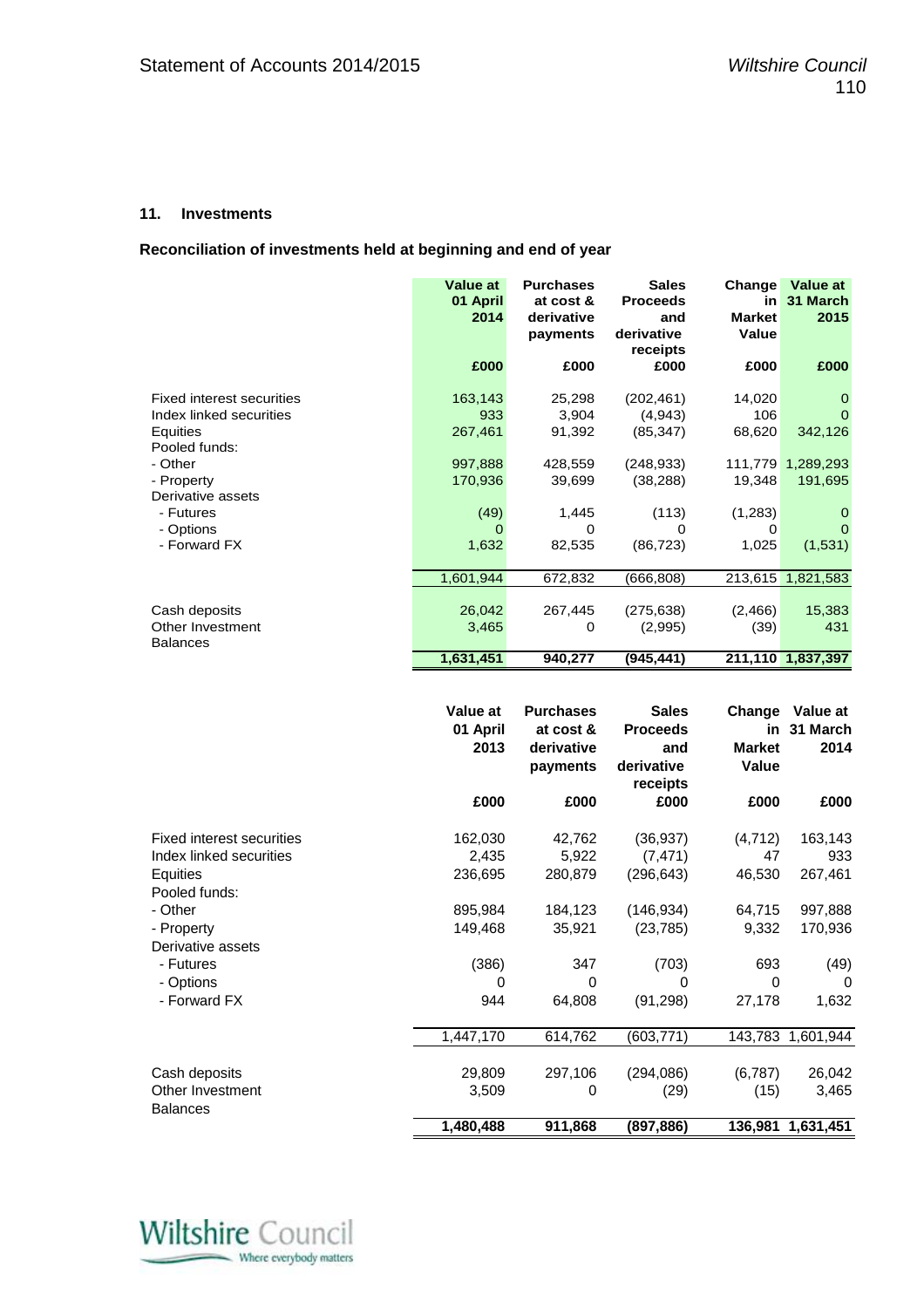111

The PRAG guidance, Accounting for Derivatives in Pension Schemes, recommends that derivatives are set out separately in the investment reconciliation table for reasons of clarity and are reconciled on a 'net' basis as opposed to 'gross' as reported in the Net Assets Statement.

Transaction costs have been debited through the Fund Account and have been disclosed as part of the Investment Management Expenses. Costs are also borne by the Fund in relation to transactions in pooled investment vehicles.

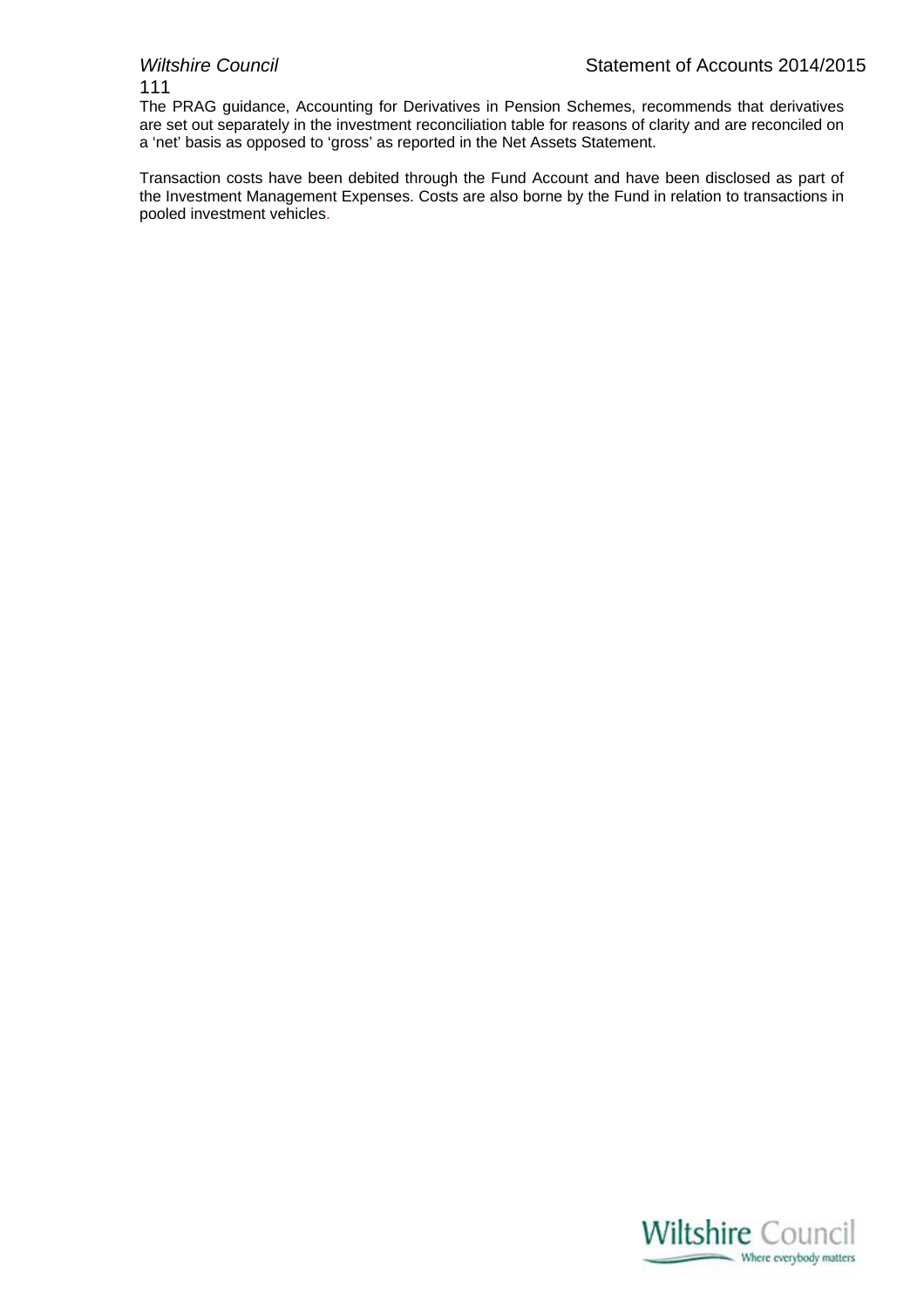## **Details of investments held at year end**

|                                             | 31 March 2015<br>£000 | 31 March 2014<br>£000 |
|---------------------------------------------|-----------------------|-----------------------|
| <b>INVESTMENT ASSETS</b>                    |                       |                       |
| <b>Fixed Interest Securities</b>            |                       |                       |
| - UK fixed interest Government bonds        | 0                     | 7,131                 |
| - UK fixed interest Corporate bonds         | 0                     | 146,856               |
| - Overseas fixed interest Government bonds  | 0                     | 5,026                 |
| - Overseas fixed interest Corporate bonds   | 0                     | 2,378                 |
| - Emerging markets government bonds         | 0                     | 1,752                 |
|                                             | $\bf{0}$              | 163,143               |
| <b>Index Linked Securities</b>              |                       |                       |
| - UK index linked Corporate bonds           | 0                     | 933                   |
|                                             | $\mathbf{0}$          | 933                   |
| <b>Equities</b>                             |                       |                       |
| - UK equities                               | 36,739                | 23,865                |
| - Overseas equities                         | 305,387               | 243,596               |
|                                             | 342,126               | 267,461               |
| <b>Pooled Investment Vehicles</b>           |                       |                       |
| - UK equities                               | 242,103               | 226,922               |
| - Overseas equities                         | 564,066               | 586,997               |
| - UK fixed interest Government bonds        | 0                     | 0                     |
| - Overseas fixed income                     | 201,386               | 0                     |
| - Overseas fixed interest Government bonds  | 0                     | 169                   |
| - Overseas fixed interest Corporate bonds   | 0                     | 950                   |
| - UK index linked Government bonds          | 110,472               | 91,085                |
| - Property                                  | 191,695               | 170,936               |
| - Emerging Market Debt                      | 67,981                | 0                     |
| - Emerging Market Equities                  | 69,911                | 0                     |
| - Long-Short Hedge Fund                     | 22,839                | 86,138                |
| - Infrastructure                            | 10,535                | 5,627                 |
|                                             | 1,480,988             | 1,168,824             |
| Cash held on deposit                        |                       |                       |
| - Sterling Cash                             | 15,132                | 25,427                |
| - Overseas Cash                             | 251                   | 615                   |
|                                             | 15,383                | 26,042                |
| <b>Other Investment Balances</b>            |                       |                       |
| - Derivatives Assets                        | 1,171                 | 2,649                 |
| - Outstanding dividend entitlements         | 10                    | 3,162                 |
| - Recoverable tax                           | 421                   | 303                   |
|                                             | 1,602                 | 6,114                 |
| <b>INVESTMENT LIABILITIES</b>               |                       |                       |
| - Derivatives Liabilities                   | (2,702)               | (1,066)               |
| <b>Total of investments held</b>            | 1,837,397             | 1,631,451             |
|                                             |                       |                       |
| <b>NET CURRENT ASSETS &amp; LIABILITIES</b> |                       |                       |
| <b>Current Assets</b>                       | 18,912                | 18,150                |
| <b>Current Liabilities</b>                  | (3,706)               | (4, 437)              |
| <b>Total net current assets</b>             | 15,206                | 13,713                |
|                                             |                       |                       |
|                                             | 1,852,603             | 1,645,164             |

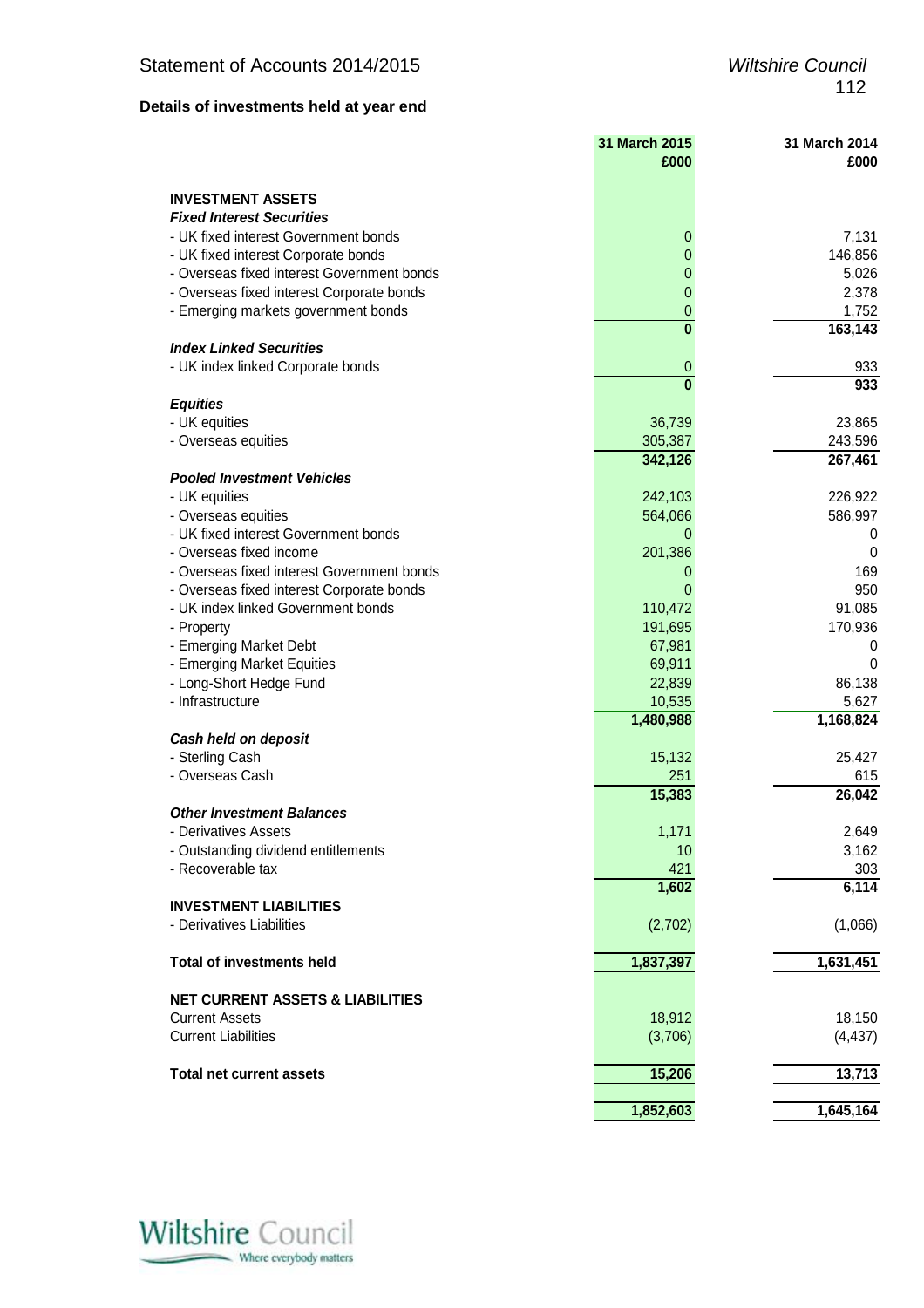### **Derivative Contracts**

### *Objectives and Policies*

The Wiltshire Pension Fund Committee have authorised the use of derivatives by their investment managers as part of the investment strategy for the Fund.

The main objective for the use of key classes of derivatives and the policies followed during the year are summarised as follows:

**Options** – The Fund allows its managers to invest in options as part of their portfolio construction to assist them in achieving performance targets. These options are limited to 'Over-the-Counter' contracts purchased on major exchanges and must not exceed specified limits. Option exposures are limited and hedged through the use of futures.

*Futures* – The Fund allows a number of its managers to invest in futures, within specified exposure limits, as part of their overall portfolio construction to assist them in achieving performance targets.

*Forward foreign exchange* – In order to maintain an appropriate diversification of investments within the Fund and take advantage of overseas investment returns a proportion of the investment portfolio is invested overseas. To balance the risk of investing in foreign currencies a dynamic currency hedging programme, using forward foreign contracts, is in place to reduce the currency exposure of the overseas investments. The overseas equity investments are hedged this way.

The Fund had the following derivative contracts outstanding at the year end relating to its fixed interest investment and dynamic currency mandate. The details are:

| <b>Future Contracts</b><br><b>Nature</b> | <b>Nominal Amount</b> | <b>Duration</b> | Economic<br><b>Exposure</b> | Asset value at<br>year end | <b>Liability value</b><br>at year end |
|------------------------------------------|-----------------------|-----------------|-----------------------------|----------------------------|---------------------------------------|
| <b>Fixed Income Security</b>             | £000                  |                 | £000                        | £000                       | £000                                  |

**0 0**

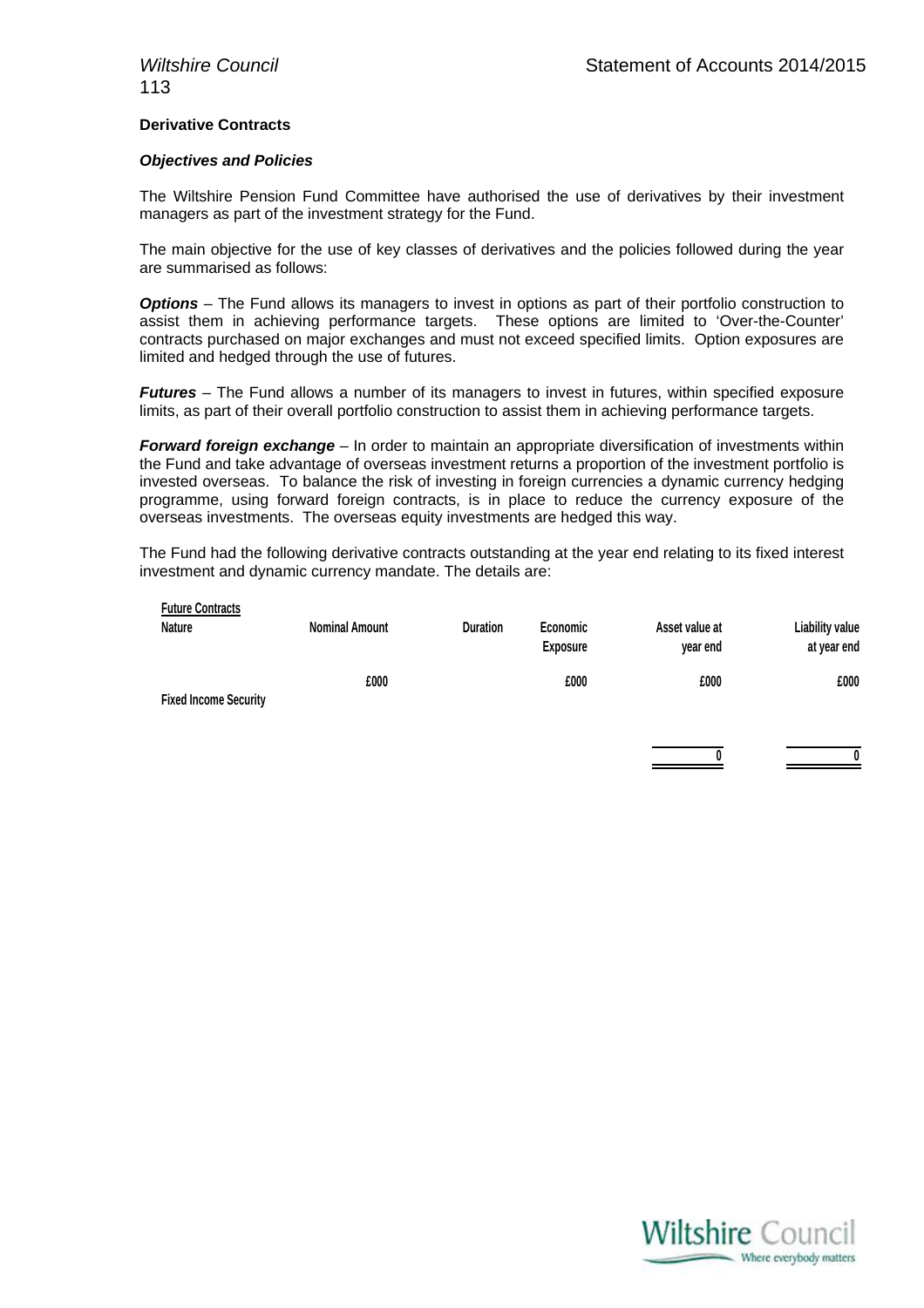# Statement of Accounts 2014/2015 *Wiltshire Council*

# 114

| <b>Forward Cash Currency Contracts</b> |                                |                              |                              |                |                        |
|----------------------------------------|--------------------------------|------------------------------|------------------------------|----------------|------------------------|
| <b>Contract</b>                        | Settlement date                | <b>Currency bought</b>       | <b>Currency sold</b>         | Asset value at | <b>Liability value</b> |
|                                        |                                |                              |                              | £000           | £000                   |
| Forward OTC                            | 0 to 6 months                  | Sterling                     | Australian Dollar            | 11             |                        |
| Forward OTC                            | 0 to 6 months                  | Sterling                     | <b>Brazil Real</b>           |                | (18)                   |
| Forward OTC                            | 0 to 6 months                  | Sterling                     | Canadian Dollar              |                | (44)                   |
| Forward OTC                            | 0 to 6 months                  | Sterling                     | Chilean Peso                 |                | (3)                    |
| Forward OTC                            | 0 to 6 months                  | Danish Krone                 | Sterling                     |                | (7)                    |
| Forward OTC                            | 0 to 6 months                  | Sterling                     | Danish Krone                 | 1              | (51)                   |
| Forward OTC                            | 0 to 6 months                  | Euro                         |                              |                |                        |
| Forward OTC                            | 0 to 6 months                  | Sterling                     | Sterling<br>Euro             | 1<br>3         | (361)<br>(979)         |
|                                        |                                |                              |                              |                |                        |
| Forward OTC<br>Forward OTC             | 0 to 6 months<br>0 to 6 months | Hong Kong Dollar<br>Sterling | Sterling<br>Hong Kong Dollar | 15<br>27       | (1)<br>(12)            |
|                                        |                                |                              |                              |                |                        |
| Forward OTC                            | 0 to 6 months                  | Sterling                     | Indian Rupee                 |                | (4)                    |
| Forward OTC                            | 0 to 6 months                  | Sterling                     | Indonesian Rupiah            |                | (2)                    |
| Forward OTC                            | 0 to 6 months                  | Sterling                     | <b>Israeli Shekel</b>        |                | (2)                    |
| Forward OTC                            | 0 to 6 months                  | Japanese Yen                 | Sterling                     | 141            |                        |
| Forward OTC                            | 0 to 6 months                  | Sterling                     | Japanese Yen                 | 20             | (146)                  |
| Forward OTC                            | 0 to 6 months                  | Sterling                     | Malysian Ringgit             | 1              |                        |
| Forward OTC                            | 0 to 6 months                  | Sterling                     | Mexican New Peso             |                | (4)                    |
| Forward OTC                            | 0 to 6 months                  | Sterling                     | New Taiwan Dollar            |                | (14)                   |
| Forward OTC                            | 0 to 6 months                  | Sterling                     | New Turkish Lira             |                | (2)                    |
| Forward OTC                            | 0 to 6 months                  | Sterling                     | New Zealand Dollar           |                | (1)                    |
| Forward OTC                            | 0 to 6 months                  | Sterling                     | Norwegian Krone              |                | (16)                   |
| Forward OTC                            | 0 to 6 months                  | Sterling                     | Polish Zloty                 |                | (5)                    |
| Forward OTC                            | 0 to 6 months                  | Sterling                     | Singapore Dollar             |                | (11)                   |
| Forward OTC                            | 0 to 6 months                  | Sterling                     | South African Comm Rand      |                | (21)                   |
| Forward OTC                            | 0 to 6 months                  | Sterling                     | South Korean Won             |                | (39)                   |
| Forward OTC                            | 0 to 6 months                  | Swedish Krona                | Sterling                     |                | (24)                   |
| Forward OTC                            | 0 to 6 months                  | Sterling                     | Swedish Krona                |                | (14)                   |
| Forward OTC                            | 0 to 6 months                  | Sterling                     | Swiss Franc                  |                | (168)                  |
| Forward OTC                            | 0 to 6 months                  | Sterling                     | <b>Thailand Baht</b>         |                | (4)                    |
| Forward OTC                            | 0 to 6 months                  | <b>US Dollar</b>             | Sterling                     | 8              | (740)                  |
| Forward OTC                            | 0 to 6 months                  | Sterling                     | <b>US Dollar</b>             | 943<br>1,171   | (9)<br>(2,702)         |
|                                        |                                |                              |                              |                |                        |

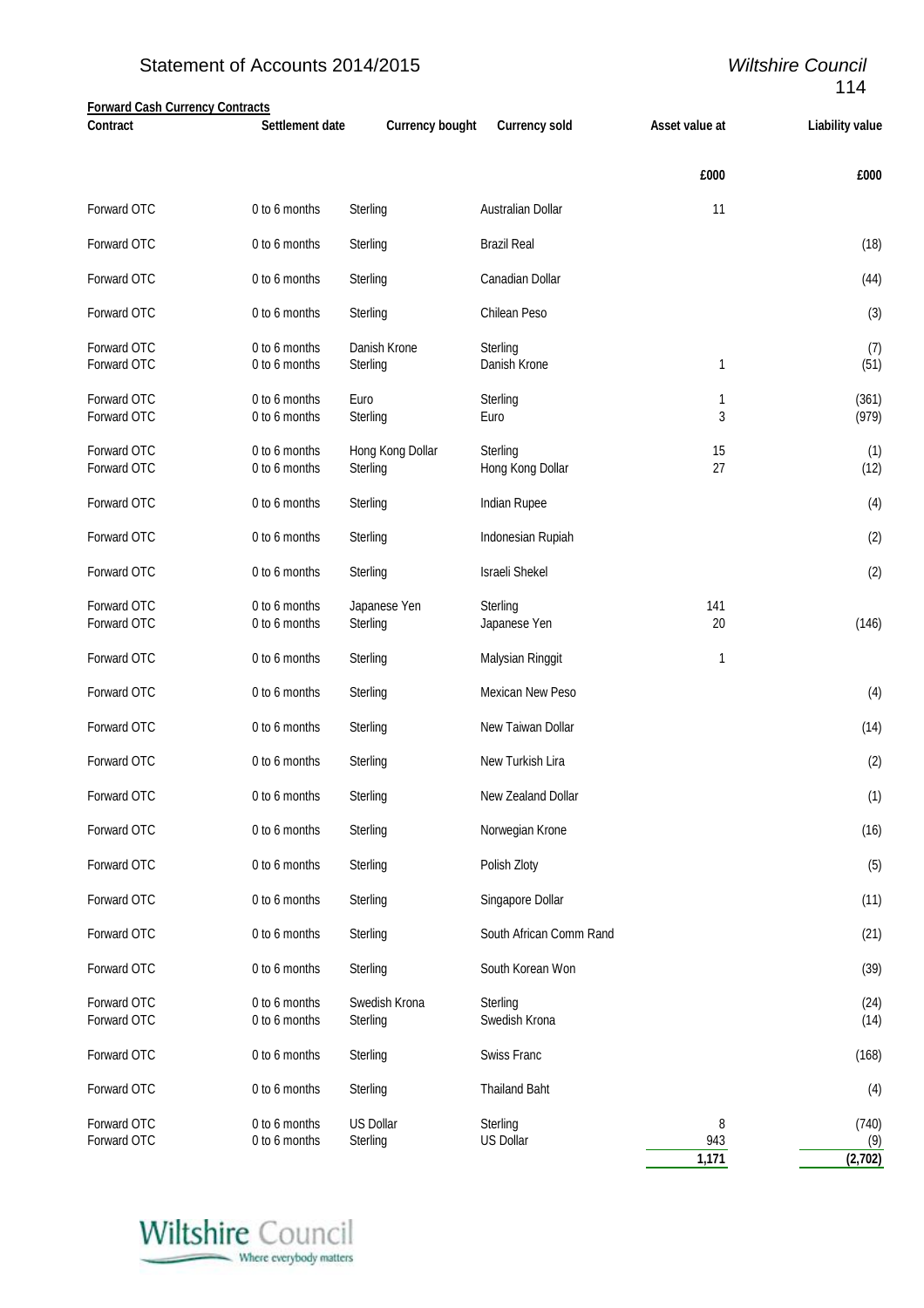### **Financial Instruments**

### **Classification of financial instruments**

The accounting policies describe how different asset classes of financial instruments are measured, and how income and expenses, including fair value gains and losses are recognised. The following table analyses the carrying amounts of financial assets and liabilities by category and net asset statement heading. No financial assets were reclassified during the accounting period.

### **As at 31 March 2015**

|                                  | <b>Designated as Fair</b><br>value through<br><b>Profit and Loss</b> | Loans and<br><b>Receivables</b> | <b>Financial</b><br>liabilities at<br>amortised<br>cost |
|----------------------------------|----------------------------------------------------------------------|---------------------------------|---------------------------------------------------------|
|                                  | £000                                                                 | £000                            | £000                                                    |
| <b>Financial assets</b>          |                                                                      |                                 |                                                         |
| <b>Fixed interest securities</b> | $\mathbf{0}$                                                         | 0                               | 0                                                       |
| Index linked securities          | U                                                                    | 0                               | 0                                                       |
| Equities                         | 330,341                                                              | 11,785                          | $\Omega$                                                |
| Pooled investment vehicles       | 1,289,293                                                            | O                               | 0                                                       |
| Property                         | 191,695                                                              | 0                               | 0                                                       |
| Derivative assets                | 1,171                                                                | 0                               | 0                                                       |
| Cash held on deposit             | 0                                                                    | 21,364                          | 0                                                       |
| Other Investment balances        | 431                                                                  | 0                               | 0                                                       |
| <b>Debtors</b>                   | 0                                                                    | 12,931                          | 0                                                       |
|                                  | 1,812,931                                                            | 46,080                          | 0                                                       |
| <b>Financial Liabilties</b>      |                                                                      |                                 |                                                         |
| Derivative Liabilities           | (2,702)                                                              | 0                               | 0                                                       |
| <b>Creditors</b>                 | 0                                                                    | (3,706)                         | 0                                                       |
|                                  | (2,702)                                                              | (3,706)                         | $\mathbf 0$                                             |
|                                  | 1,810,229                                                            | 42,374                          | 0                                                       |

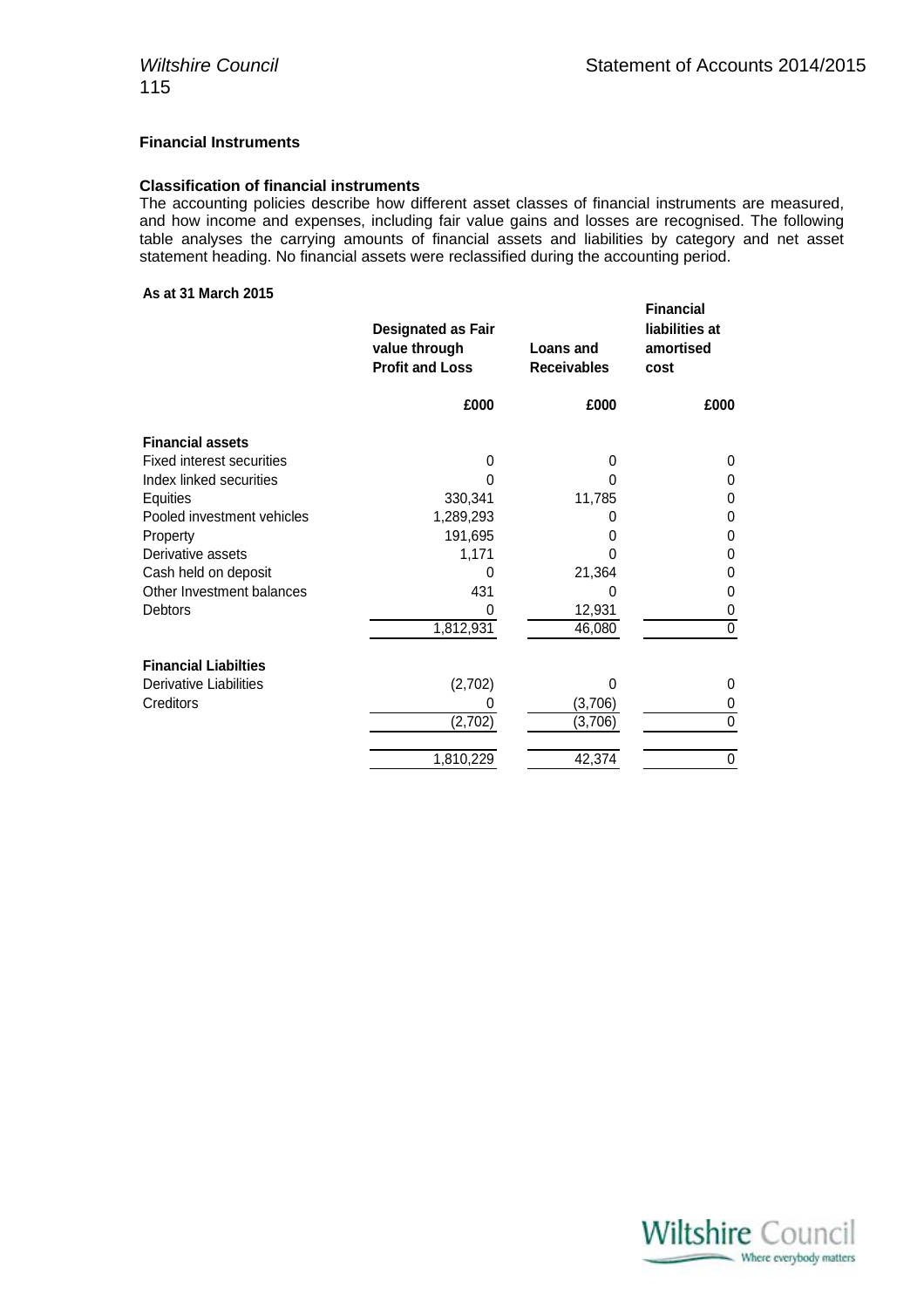**Financial** 

### **As at 31 March 2014**

|                                  | <b>Designated as Fair</b><br>value through<br><b>Profit and Loss</b> | Loans and<br><b>Receivables</b> | <u>Filianuidi</u><br>liabilities at<br>amortised<br>cost |
|----------------------------------|----------------------------------------------------------------------|---------------------------------|----------------------------------------------------------|
|                                  | £000                                                                 | £000                            | £000                                                     |
| <b>Financial assets</b>          |                                                                      |                                 |                                                          |
| <b>Fixed interest securities</b> | 163,143                                                              | 0                               | 0                                                        |
| Index linked securities          | 933                                                                  | $\Omega$                        | 0                                                        |
| Equities                         | 254,703                                                              | 12,758                          | 0                                                        |
| Pooled investment vehicles       | 997,888                                                              |                                 | 0                                                        |
| Property                         | 170,936                                                              | 0                               | 0                                                        |
| Derivative assets                | 2,649                                                                | O                               | 0                                                        |
| Cash held on deposit             | 0                                                                    | 31,448                          | 0                                                        |
| Other Investment balances        | 3,465                                                                | 0                               | 0                                                        |
| <b>Debtors</b>                   | 0                                                                    | 12,744                          | 0                                                        |
|                                  | 1,593,717                                                            | 56,950                          | $\mathbf 0$                                              |
| <b>Financial Liabilties</b>      |                                                                      |                                 |                                                          |
| <b>Derivative Liabilities</b>    | (1,066)                                                              | 0                               | 0                                                        |
| Creditors                        | 0                                                                    | (4, 437)                        | 0                                                        |
|                                  | (1,066)                                                              | (4, 437)                        | 0                                                        |
|                                  | 1,592,651                                                            | 52,513                          | 0                                                        |
|                                  |                                                                      |                                 |                                                          |

### **Net gains/(losses) on financial instruments**

|                                                             | 2015<br>£000 | 2014<br>£000 |
|-------------------------------------------------------------|--------------|--------------|
| <b>Financial assets</b>                                     |              |              |
| Fair value through profit and loss                          | 211,110      | 136,981      |
| Loans and receivables                                       | (2, 468)     | (6,770)      |
| <b>Financial liabilities</b>                                |              |              |
| Fair value through profit and loss<br>Loans and receivables | (2,792)      | (714)        |
| Total                                                       | 205,850      | 129,497      |

### **Financial Risk Disclosure**

As an LGPS Pension Fund, the Fund's objective is to achieve a relatively stable "real" return above the rate of inflation over the long term. In order to achieve this objective the Fund holds financial instruments such as securities (equities, bonds), property, pooled funds (collective investment schemes) and cash and cash equivalents. The Fund's activities expose it to a variety of financial risks including Market Risk, Credit Risk and Liquidity Risk.

All the Fund's investments are managed by appointed Investment Managers. All investments are held by BNY Mellon who act as custodian on behalf of the Fund. Each investment manager is required to invest the assets managed by them in accordance with the terms of a written investment mandate or pooled fund prospectus.

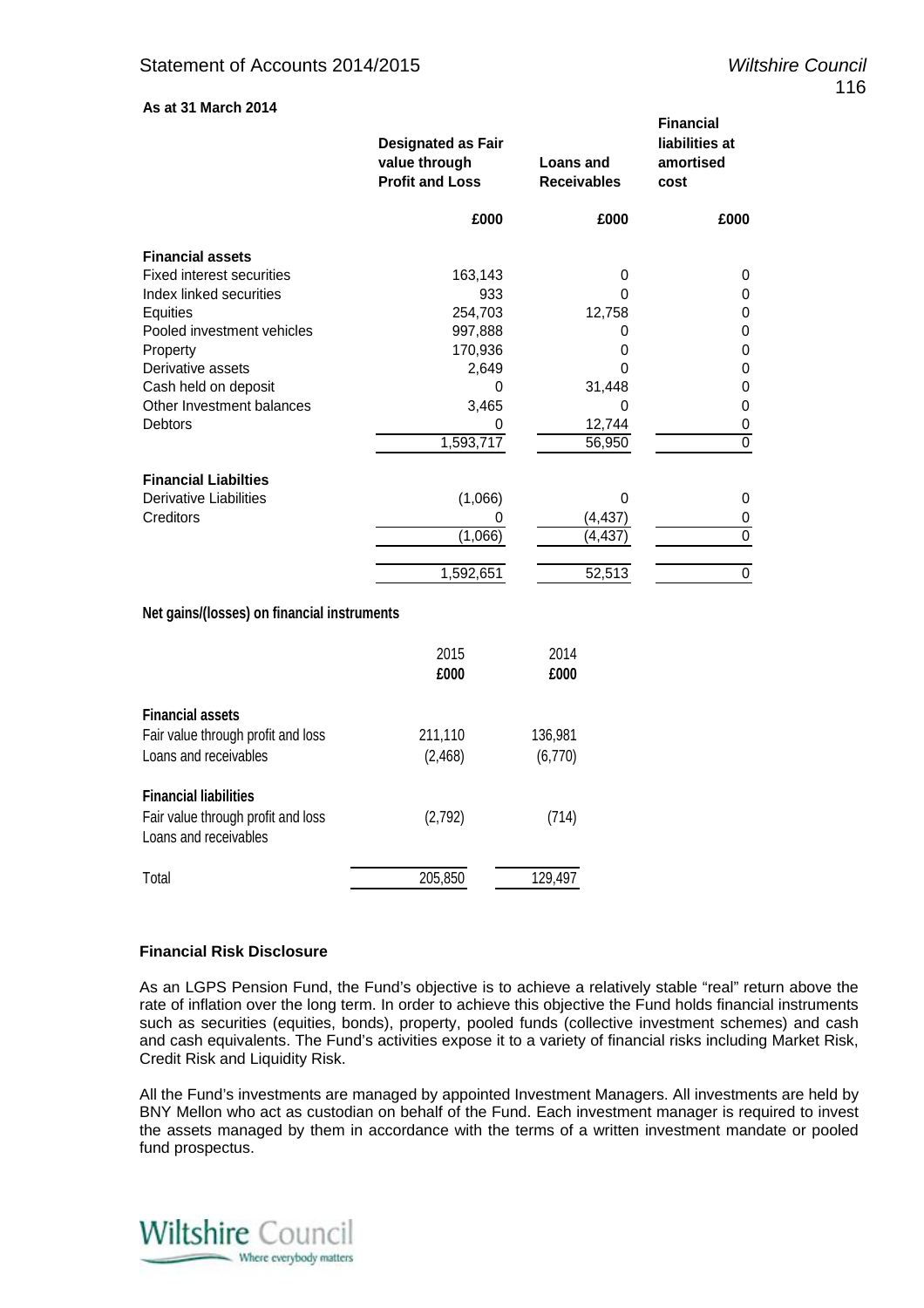### 117

The Wiltshire Pension Fund Committee has determined that these managers are appropriate for the Fund and are in accordance with its investment strategy. The Committee obtains regular reports from each investment manager and its Investment Consultant on the nature of investments made and associated risks.

The analysis below is designed to meet the disclosure requirements of IFRS 7.

### **a) Market Risk**

Market risk represents the risk that the fair value of a financial instrument will fluctuate because of changes in market prices. This could be as a result of changes in market price, interest rates or currencies. The objective of the Funds Investment strategy is to manage and control market risk exposure within acceptable parameters, while optimising the return.

In general excessive volatility in market risk is managed through diversification across asset class and investment manager. Each manager is also expected to maintain a diversified portfolio within their allocation.

### **1) Market Price Risk**

Market price risk represents the risk that the value of a financial instrument will fluctuate as a result of changes in market prices (other than those arising from interest rate risk or foreign exchange risk), whether those changes are caused by factors specific to the individual instrument or its issuer or factors affecting the market in general.

By diversifying investments across asset classes and managers, the Fund aims to reduce the exposure to price risk. Diversification of asset classes seeks to reduce correlation of price movements, whilst the appointment of specialist managers enables the Fund to gain from their investment expertise.

### **Market Price - Sensitivity Analysis**

The sensitivity of the Fund's investments to changes in market prices has been analysed using the volatility of returns experienced by asset classes. The volatility data has been provided by the Fund's Investment Advisor (Mercers) and is broadly consistent with a one-standard deviation movement. The volatility is measured by the (annualised) estimated standard deviation of the returns of the assets relative to the liability returns. Such a measure is appropriate for measuring "typical" variations in the relative values of the assets and liabilities over short time periods. It is not appropriate for assessing longer term strategic issues. The analysis assumes that all other variables, in particular, interest rates and foreign exchange rates, remain constant.

Movements in market prices would have increased or decreased the net assets valued at 31 March 2015 and 2014 by the amounts shown below.

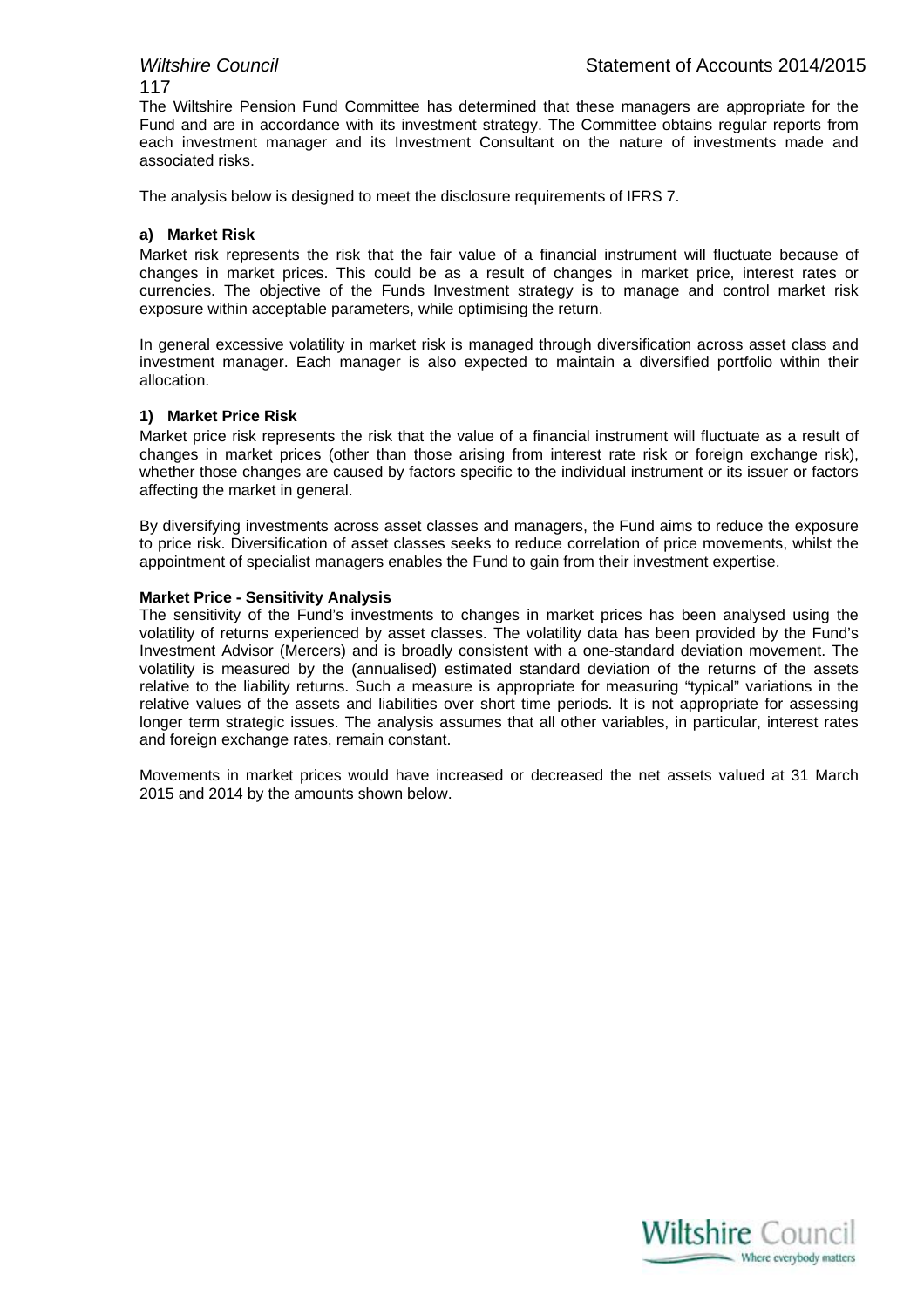|                                                |              |                |         |                                     | 118 |
|------------------------------------------------|--------------|----------------|---------|-------------------------------------|-----|
| As at 31 March 2015                            | <b>Value</b> |                |         | <b>Volatility Increase Decrease</b> |     |
|                                                |              | £000 of return | £000    | £000                                |     |
| <b>Baillie Gifford - Global Equity</b>         | 322,041      | 17.20%         | 55,391  | (55, 391)                           |     |
| <b>CBRE</b> - Property                         | 209,920      | 14.60%         | 30,648  | (30, 648)                           |     |
| Western Asset Management - Corporate Bonds     | 3,603        | 4.00%          | 144     | (144)                               |     |
| Legal & General - Equity                       | 242,102      | 17.20%         | 41,642  | (41, 642)                           |     |
| Legal & General - Gilts                        | 110,472      | 8.40%          | 9,280   | (9,280)                             |     |
| Legal & General - Global Equity                | 106,920      | 17.20%         | 18,390  | (18, 390)                           |     |
| Legal & General - Fundamentals                 | 259,715      | 17.20%         | 44,671  | (44, 671)                           |     |
| Jubilee Advisors - Long/Short Hedge Funds      | 22,839       | 8.10%          | 1,850   | (1,850)                             |     |
| Barings - Dynamic Assets Allocation            | 197,431      | 12.00%         | 23,692  | (23, 692)                           |     |
| Partners Group - Infrastructure                | 10,535       | 15.60%         | 1,643   | (1,643)                             |     |
| <b>Investec - Emerging Markets</b>             | 137,892      | 19.00%         | 26,199  | (26, 199)                           |     |
| Loomis Sayles - Multi Asset Credit             | 97,217       | $6.00\%$       | 5,833   | (5,833)                             |     |
| Loomis Sayles - Absolute Return Bond Fund      | 100,570      | $6.00\%$       | 6,034   | (6,034)                             |     |
| M&G - Financing Fund                           | 11,785       | $0.00\%$       | O       | 0                                   |     |
| Berenberg Bank - Dynamic Currency Fund         | 4,324        | $0.00\%$       | O       | 0                                   |     |
| Capital International - Global Equity          | 21           | 0.00%          | 0       | 0                                   |     |
| Capital International - Absolute Income Grower | 10           | $0.00\%$       | 0       | 0                                   |     |
|                                                | 1,837,397    |                | 265,418 | (265,418)                           |     |

| As at 31 March 2014                            | Value     | <b>Volatility</b> |         | Increase Decrease |
|------------------------------------------------|-----------|-------------------|---------|-------------------|
|                                                |           | £000 of return    | £000    | £000              |
| <b>Baillie Gifford - Global Equity</b>         | 255,917   | 17.30%            | 44,274  | (44, 274)         |
| <b>CBRE - Property</b>                         | 177,857   | 15.10%            | 26,856  | (26, 856)         |
| Western Asset Management - Corporate Bonds     | 178,243   | 4.00%             | 7,130   | (7, 130)          |
| Legal & General - Equity                       | 226,922   | 17.00%            | 38,577  | (38, 577)         |
| Legal & General - Gilts                        | 91,085    | 8.10%             | 7,378   | (7,378)           |
| Legal & General - Global Equity                | 179,435   | 17.30%            | 31,042  | (31, 042)         |
| Legal & General - Fundamentals                 | 226,424   | 17.30%            | 39,171  | (39, 171)         |
| Jubilee Advisors - Long/Short Hedge Funds      | 86,138    | 7.90%             | 6,805   | (6,805)           |
| Barings - Dynamic Assets Allocation            | 181,139   | 12.10%            | 21,918  | (21, 918)         |
| Partners Group - Infrastructure                | 5,626     | 15.20%            | 855     | (855)             |
| M&G - Financing Fund                           | 12,758    | $0.00\%$          | 0       | $\Omega$          |
| Berenberg Bank - Dynamic Currency Fund         | 9,838     | $0.00\%$          | 0       | 0                 |
| Capital International - Global Equity          | 46        | $0.00\%$          | 0       | 0                 |
| Capital International - Absolute Income Grower | 23        | $0.00\%$          | 0       | 0                 |
|                                                | 1.631.451 |                   | 224.006 | (224.006)         |

### **2) Interest Rate Risk**

Interest rate risk is the risk that the fair value or future cash flows of a financial instrument will fluctuate because of changes in market interest rates.

The Fund's exposure to interest rate movements from its investments in cash & cash equivalents, fixed interest and loans at 31 March 2015 and 2014 are provided below.

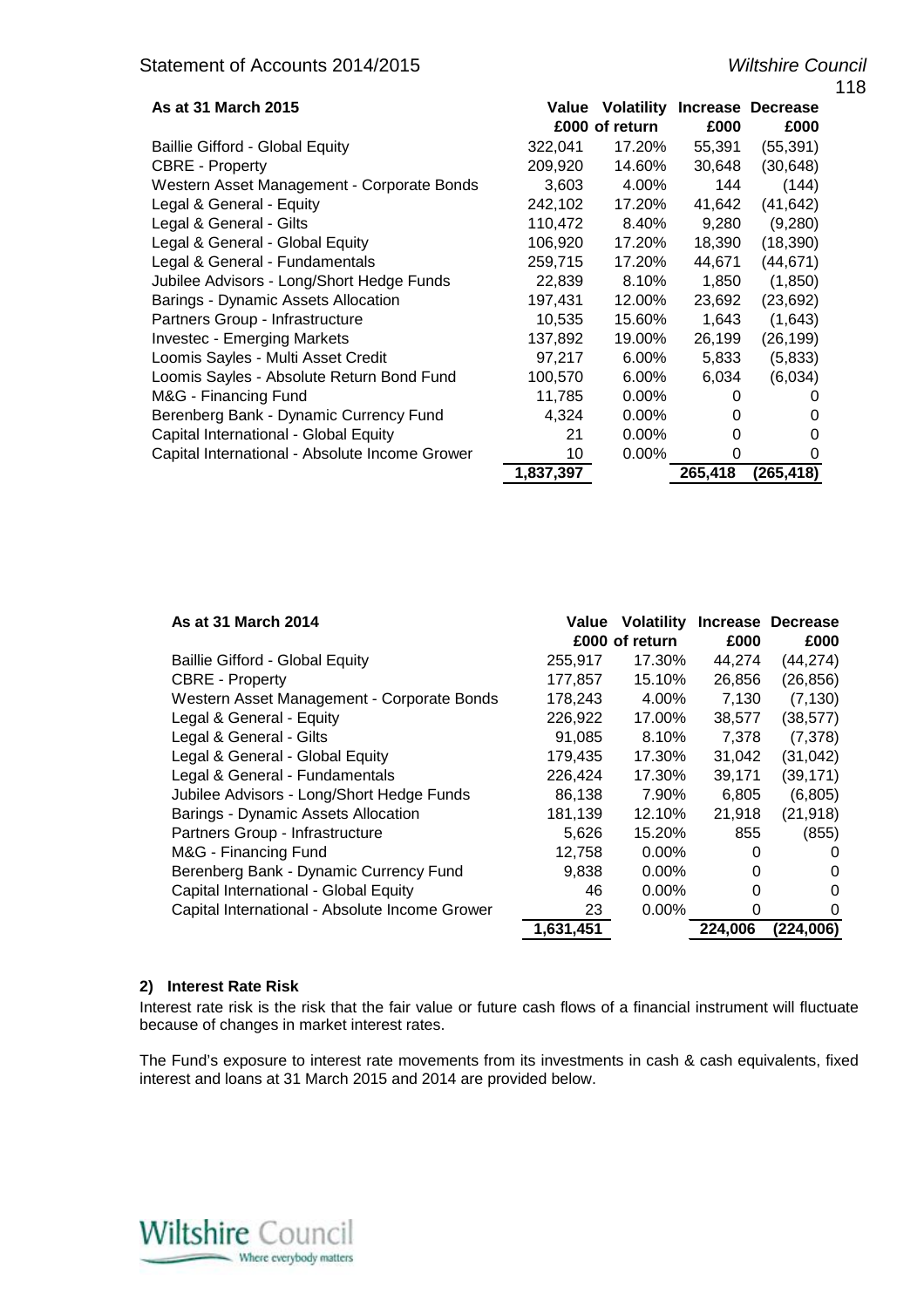|                                  | 31 March 2015 |
|----------------------------------|---------------|
|                                  | £000          |
| Cash held on deposit             | 15,383        |
| <b>Fixed Interest Securities</b> | 201,386       |
| Loans                            | 11,785        |
|                                  | 228,554       |
|                                  |               |
|                                  | 31 March 2014 |
|                                  | £000          |
| Cash held on deposit             | 26.042        |
| <b>Fixed Interest Securities</b> | 163,143       |
| Loans                            | 12,758        |
|                                  | 201.943       |

### **Interest Rate – Sensitivity Analysis**

The Pension Fund recognises that interest rates vary and can impact on the fair value of the assets. The sensitivity of the Fund's investments to changes in interest rates has been analysed by showing the affect of a 100 basis point (1%) change in interest rates. This analysis assumes that all other variables, in particular foreign currency rates, remain constant.

|                                  | Value   | <b>Change in net assets</b> |                   |
|----------------------------------|---------|-----------------------------|-------------------|
| <b>As at 31 March 2015</b>       | £000    | £000<br>$+100$ BP           | £000<br>$-100$ BP |
| Cash held on deposit             | 15,383  | 154                         | (154)             |
| <b>Fixed Interest Securities</b> | 201,386 | (6, 417)                    | 6,417             |
| Loans                            | 11,785  |                             |                   |
|                                  | 228,554 | (6,263)                     | 6,263             |

|                                  | Value   | <b>Change in net assets</b> |           |  |
|----------------------------------|---------|-----------------------------|-----------|--|
| <b>As at 31 March 2014</b>       | £000    | £000                        | £000      |  |
|                                  |         | $+100$ BP                   | $-100$ BP |  |
| Cash held on deposit             | 26.042  | 260                         | (260)     |  |
| <b>Fixed Interest Securities</b> | 163,143 | (13,084)                    | 13,084    |  |
| Loans                            | 12,758  |                             |           |  |
|                                  | 201,943 | (12,824)                    | 12,824    |  |

A 1% increase in interest rates will reduce the fair value of the relevant net assets and vice versa. The loans identified are part of the M&G Financing Fund. Borrowers pay a fixed annual interest rate agreed at the outset.

### **3) Currency Risk**

Currency risk represents the risk that the fair value of financial instruments will fluctuate because of changes in foreign exchange rates. The Fund is exposed to currency risk on financial instruments that are denominated in a currency other than sterling. When sterling depreciates the sterling value of foreign currency denominated investments will rise and when sterling appreciates the sterling value of foreign currency denominated investments will fall.

Currently Wiltshire Pension Fund has a dynamic hedging arrangement in place. This reduces the volatility of returns over the long term.

The tables below show approximate exposures to each of the three major foreign currencies based on manager benchmarks and target allocations. This is based on the two global equity managers Baillie Gifford and Legal & General.

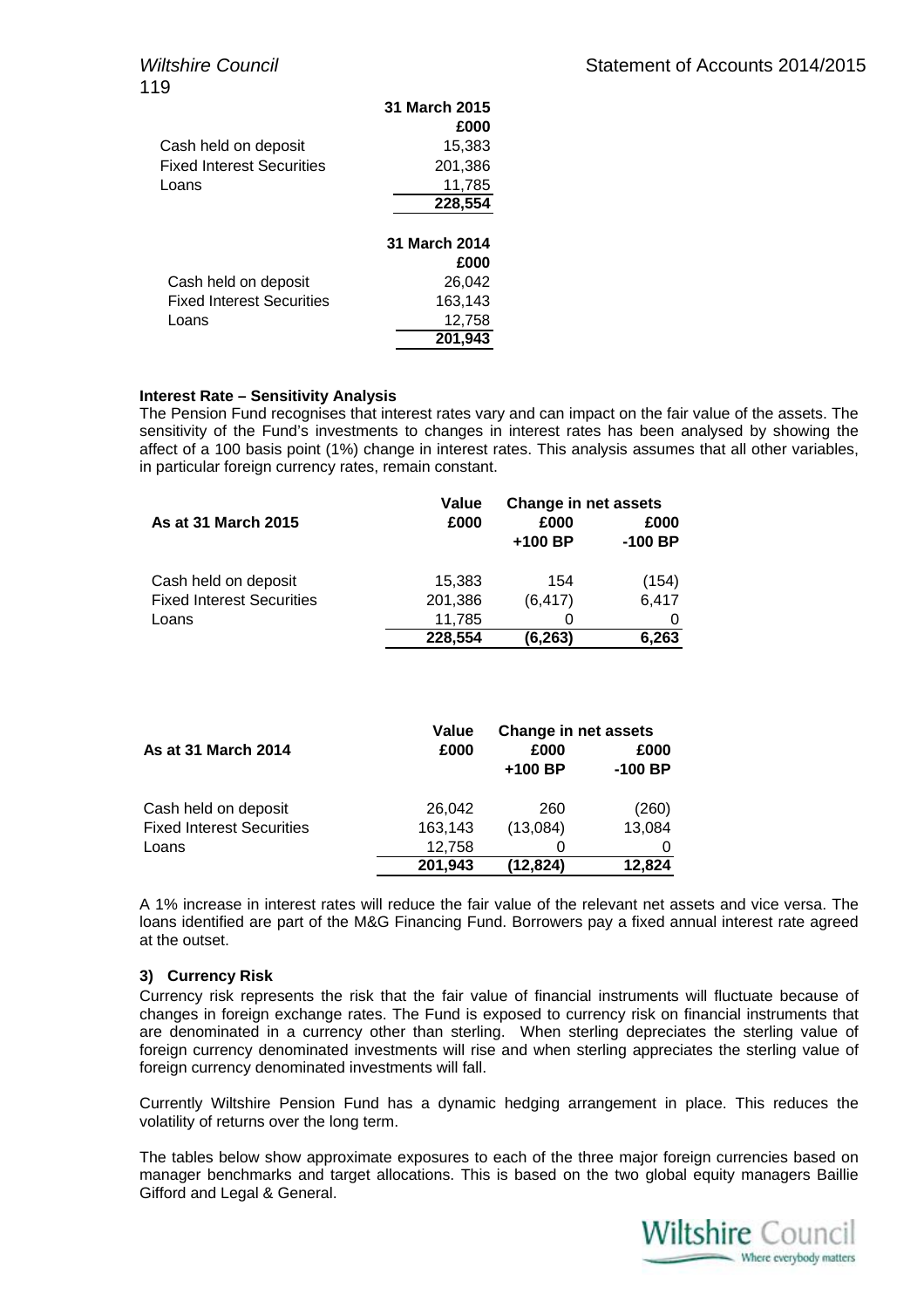| 2015                         | <b>US Dollar</b> | Euro    | Yen    |
|------------------------------|------------------|---------|--------|
| <b>Benchmark Weights</b>     | 18.43%           | 7.02%   | 3.40%  |
| <b>Net Currency Exposure</b> | £'000            | £'000   | £'000  |
|                              | 338,723          | 129,005 | 62,417 |
| 2014                         | <b>US Dollar</b> | Euro    | Yen    |
| <b>Benchmark Weights</b>     | 17.88%           | 7.41%   | 3.18%  |
| <b>Net Currency Exposure</b> | £'000            | £'000   | £'000  |
|                              | 291,676          | 120,887 | 51,842 |

### **Currency Risk – Sensitivity Analysis**

The sensitivity of the Fund's investments to changes in foreign currency rates has been analysed using a 10% movement in exchange rates in either direction. This analysis assumes that all variables, in particular interest rates, remain constant.

A 10% strengthening or weakening of Sterling against the various currencies at 31 March 2015 and 31 March 2014 would have increased or decreased the net assets by the amount shown below.

| 2015                         | <b>Assets Held</b> | Change in net assets |           |
|------------------------------|--------------------|----------------------|-----------|
|                              | at Fair Value      | $+10%$               | -10%      |
|                              | £000               | £000                 | £000      |
| <b>US Dollar</b>             | 338,723            | 33,872               | (33, 872) |
| Euro                         | 129,005            | 12,901               | (12,901)  |
| Yen                          | 62.417             | 6,242                | (6, 242)  |
| <b>Net Currency Exposure</b> | 530,145            | 53,015               | (53,015)  |
|                              |                    |                      |           |

| 2014                         | <b>Assets Held</b> | <b>Change in net assets</b> |           |  |
|------------------------------|--------------------|-----------------------------|-----------|--|
|                              | at Fair Value      | $+10%$                      | $-10%$    |  |
|                              | £000               | £000                        | £000      |  |
| US Dollar                    | 291,676            | 29.168                      | (29, 168) |  |
| Euro                         | 120,887            | 12,089                      | (12,089)  |  |
| Yen                          | 51.842             | 5.184                       | (5,184)   |  |
| <b>Net Currency Exposure</b> | 464,405            | 46,441                      | (46,441)  |  |

As the Fund has a dynamic hedging arrangement in place only a proportion of the gains/losses would be experienced. One important point to note is that currency movements are not independent of each other. If sterling strengthened generally it may rise against all the above currencies producing losses across all the currencies.

### **b) Credit Risk**

Credit risk represents the risk that the counterparty to the financial instrument will fail to meet their obligations and the Fund will incur a financial loss.

The Fund is exposed to credit risk through its investment managers, custodian and its daily treasury management activities. Credit risk is minimised through the careful selection and monitoring of counterparties.

A securities lending programme is run by the Fund's custodian, BNY Mellon, who manage and monitor the counterparty risk, collateral risk and the overall lending programme. The minimum level of collateral

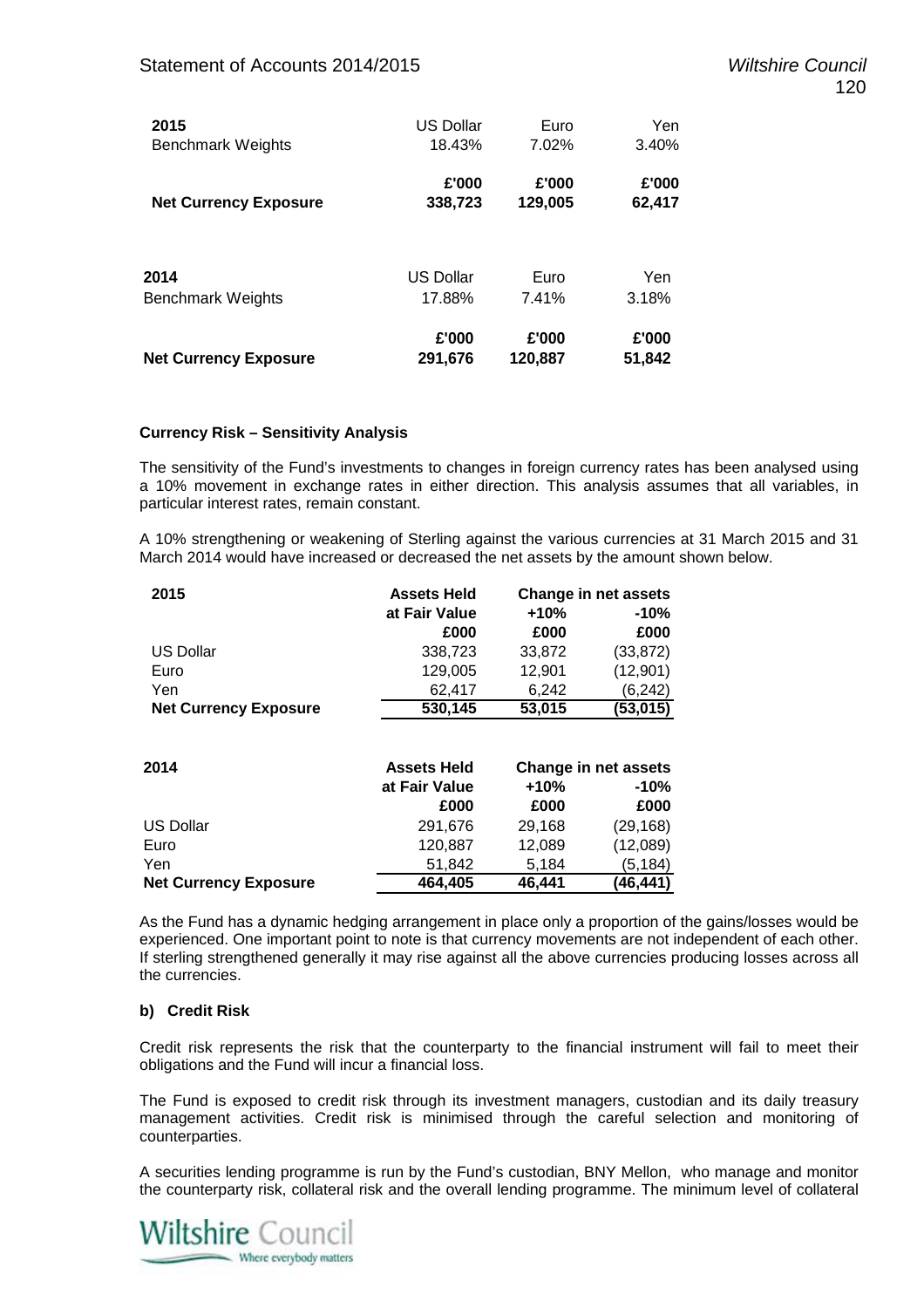### 121

for securities on loan is 102%, however more collateral may be required depending upon the type of transaction. This level is assessed daily to ensure it takes account of market movements. The current collateral Wiltshire Pension Fund accepts is AAA rated supranational debt, AA rated debt and FTSE 350 Equity DBV. Securities lending is capped by investment regulations and statutory limits are in place to ensure that no more than 35% of eligible assets can be on loan at any one time.

Forward currency contracts are entered into by the Fund's currency overlay manager – Berenberg. These contracts are subject to credit risk in relation to the counterparties of the contracts which are primarily banks. The responsibility for these contracts rests with Berenberg. Prior to appointment full due diligence was undertaken, they are regulated by BaFin (the German equivalent of FCA) and meet the requirements set out in the LGPS (Management and Investment of Funds) Regulations 2009.

Another source of credit risk is the cash balances held internally or by managers. The Pension Fund's bank account is held at HSBC, which holds a AA- long term credit rating and it maintains its status as a well capitalised and strong financial institution. The management of the cash held in this account is managed by the Council's Treasury Management Team in line with the Fund's Treasury Management Strategy which sets out the permitted counterparties and limits. Cash held by investment managers is invested with the custodian in a diversified money market fund rated AAAm.

The Fund's exposure to credit risk at 31 March 2015 and 2014 is the carrying amount of the financial assets.

**£000**

### **2015**

|                              | £000    |
|------------------------------|---------|
| Global Fixed interest pooled | 201.386 |
| Cash held on deposit         | 15.383  |
| Other investment balances    | 431     |
| <b>Current assets</b>        | 18.912  |
|                              | 236,112 |

### **2014**

|                                  | zuuu    |
|----------------------------------|---------|
| <b>Fixed interest securities</b> | 163,143 |
| Index linked securities          | 933     |
| Derivative assets                | 1,583   |
| Cash held on deposit             | 26,042  |
| Other investment balances        | 3,465   |
| <b>Current assets</b>            | 18,150  |
|                                  | 213,316 |

### **c) Liquidity Risk**

Liquidity risk represents the risk that the Fund will not be able to meet its financial obligations as they fall due. The main liabilities of the Fund relate to the benefits payable which fall due over a long period of time. The investment strategy reflects this and set out the strategic asset allocation of the Fund. Liquidity risk is mitigated by investing a proportion of the Fund in actively traded instruments in particular equities and fixed income investments. The Fund maintains a cash balance to meet operational requirements.

The following tables analyse the Fund's financial liabilities as at 31 March 2015 and 2014, grouped into relevant maturity dates.

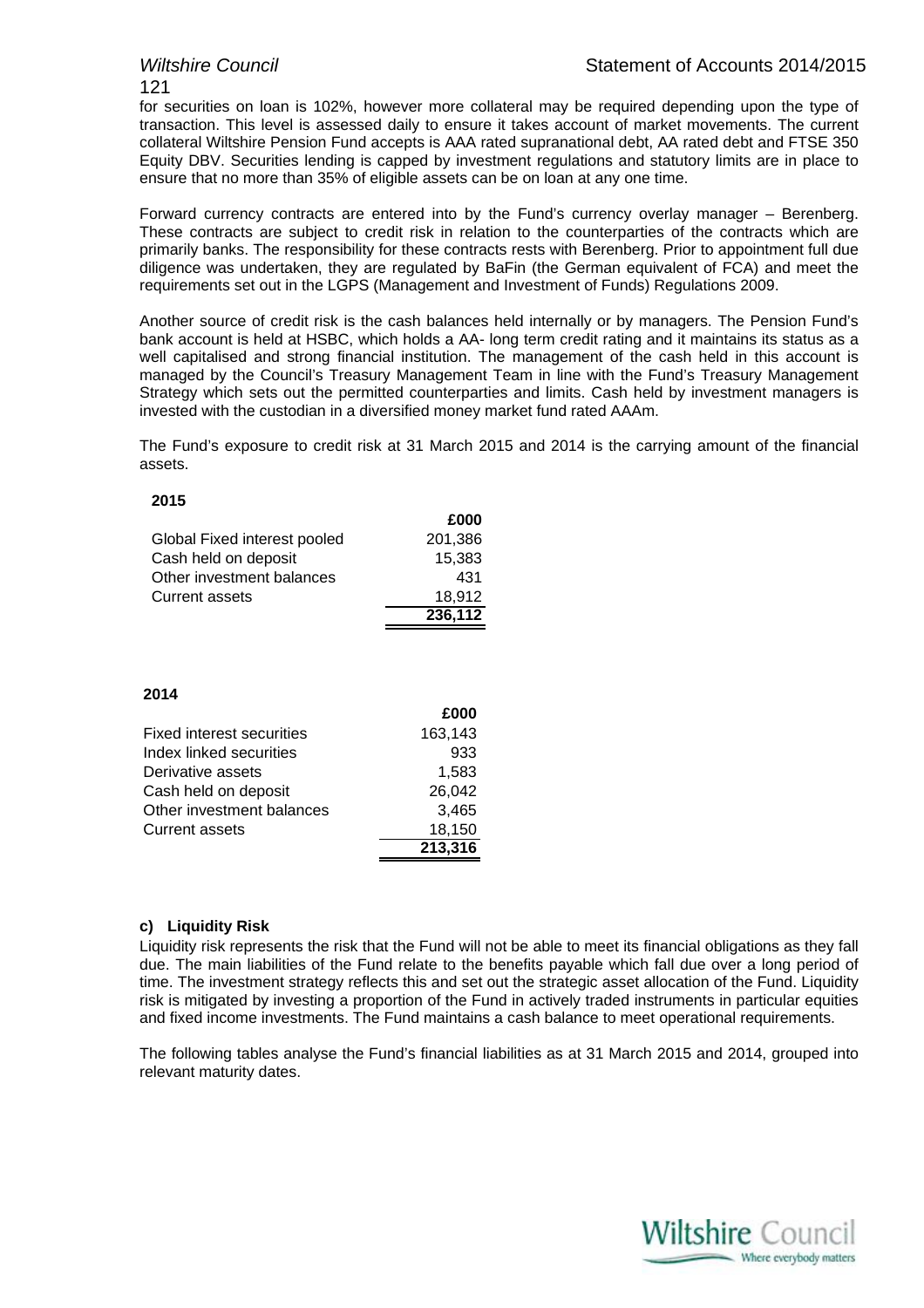| 2015                    | Carrying<br>Amount<br>£000 | 12 months<br>£000              | Less than Greater than<br>12 months<br>£000 |
|-------------------------|----------------------------|--------------------------------|---------------------------------------------|
| <b>Accounts Payable</b> | 68                         | 68                             | 0                                           |
| <b>Benefits Payable</b> | 511                        | 511                            | 0                                           |
| <b>Sundry Creditors</b> | 3,127                      | 3,127                          | 0                                           |
|                         | 3,706                      | 3,706                          | 0                                           |
| 2014                    | Carrying<br>Amount<br>£000 | Less than<br>12 months<br>£000 | Greater than<br>12 months<br>£000           |
| <b>Accounts Payable</b> | 93                         | 93                             | 0                                           |
| <b>Benefits Payable</b> | 1,348                      | 1,348                          | 0                                           |
| <b>Sundry Creditors</b> | 2,996                      | 2,996                          | 0                                           |
|                         | 4,437                      | 4,437                          | 0                                           |

### **Fair Value Hierarchy**

The Fund measures fair values using the following fair value hierarchy that reflects the significance of the inputs used in making the measurements:

- Level 1: Unadjusted quoted prices in an active market for identical assets or liabilities that the Fund has the ability to access at the measurement date.
- Level 2: Inputs other than quoted prices under Level 1 that are observable for the asset or liability, either directly or indirectly.
- Level 3: Unobservable inputs for the asset or liability used to measure fair value that rely on the Funds own assumptions concerning the assumptions that market participants would use in pricing an asset or liability.

The tables below analyse financial instruments, measured at fair value at the end of the reporting period 31 March 2015 and 31 March 2014, by the level in the fair value hierarchy into which the fair value measurement is categorised. This has been produced from analysis provided by our custodian BNY Mellon.

| 2015                             | £000<br>Level 1 | £000<br>Level 2 | £000<br>Level 3 | £000<br>Total |
|----------------------------------|-----------------|-----------------|-----------------|---------------|
| <b>Fixed Interest Securities</b> |                 |                 |                 | 0             |
| Index Linked Securities          |                 |                 |                 | 0             |
| Equities                         | 328,117         |                 | 14,009          | 342,126       |
| Pooled Funds:                    |                 |                 |                 | 0             |
| - Other                          |                 | 1,278,757       | 10,536          | 1,289,293     |
| - Property                       |                 | 128,513         | 63,182          | 191,695       |
| Derivative assets                |                 |                 |                 | 0             |
| - Futures                        |                 |                 |                 | 0             |
| - Options                        |                 |                 |                 | 0             |
| - Forward FX                     |                 |                 |                 | 0             |
|                                  | 328,117         | 1,407,270       | 87,727          | 1,823,114     |
| Cash Deposits                    | 13,852          |                 |                 | 13,852        |
| Other Investment balances        | 431             |                 |                 | 431           |
|                                  | 342,400         | 1,407,270       | 87,727          | 1,837,397     |

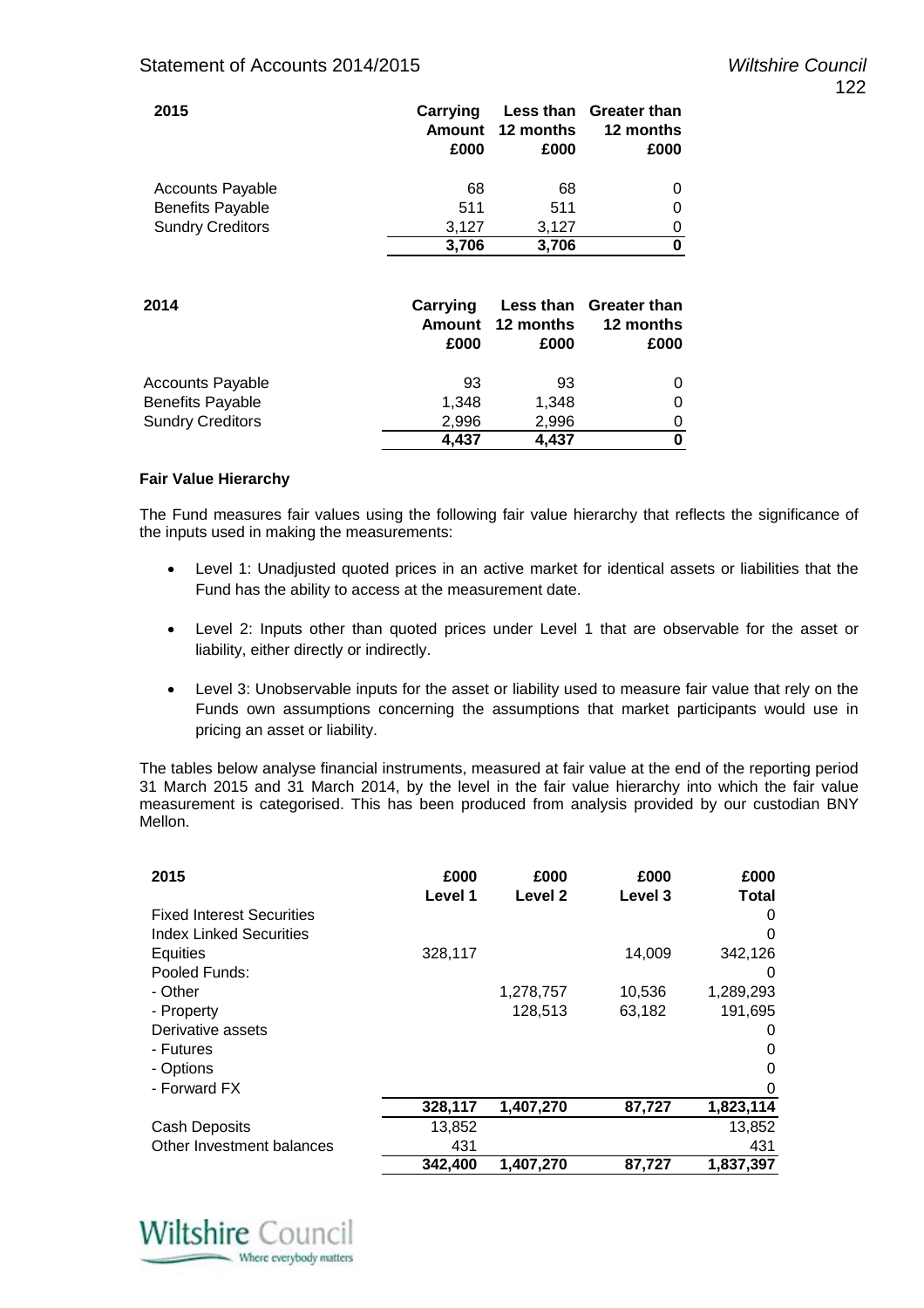| 2014                             | £000<br>Level 1 | £000<br>Level 2 | £000<br><b>Level 3</b> | £000<br>Total |
|----------------------------------|-----------------|-----------------|------------------------|---------------|
| <b>Fixed Interest Securities</b> | 2,359           | 160,784         |                        | 163,143       |
| <b>Index Linked Securities</b>   |                 | 933             |                        | 933           |
| Equities                         | 254,112         |                 | 13.349                 | 267,461       |
| Pooled Funds:                    |                 |                 |                        | $\Omega$      |
| - Other                          |                 | 992,261         | 5,627                  | 997,888       |
| - Property                       |                 | 138,154         | 32,782                 | 170,936       |
| Derivative assets                |                 |                 |                        | 0             |
| - Futures                        | (49)            |                 |                        | -49           |
| - Options                        |                 |                 |                        | $\Omega$      |
| - Forward FX                     | 1,632           |                 |                        | 1,632         |
|                                  | 258,054         | 1,292,132       | 51,758                 | 1,601,944     |
| <b>Cash Deposits</b>             | 26,038          | 4               |                        | 26,042        |
| Other Investment balances        | 3,465           |                 |                        | 3,465         |
|                                  | 287,557         | 1,292,136       | 51,758                 | 1,631,451     |

During 2014/15 there were no transfers between level 1 and 2 of the fair value hierarchy.

The following tables present the movement in level 3 instruments for the year end 31 March 2015 and 31 March 14.

| 2015<br>Opening balance | £000<br>51,758 |
|-------------------------|----------------|
| Total gains/losses      | 4,016          |
| Purchases               | 34,633         |
| Sales                   | $-2,680$       |
| Transfer out of Level 3 | 0              |
| Closing balance         | 87,727         |

| 2014<br>Opening balance | £000<br>33,675 |
|-------------------------|----------------|
| Total gains/losses      | 16,668         |
| Purchases               | 3,614          |
| Sales                   | $-2,199$       |
| Transfer out of Level 3 | 0              |
| Closing balance         | 51,758         |

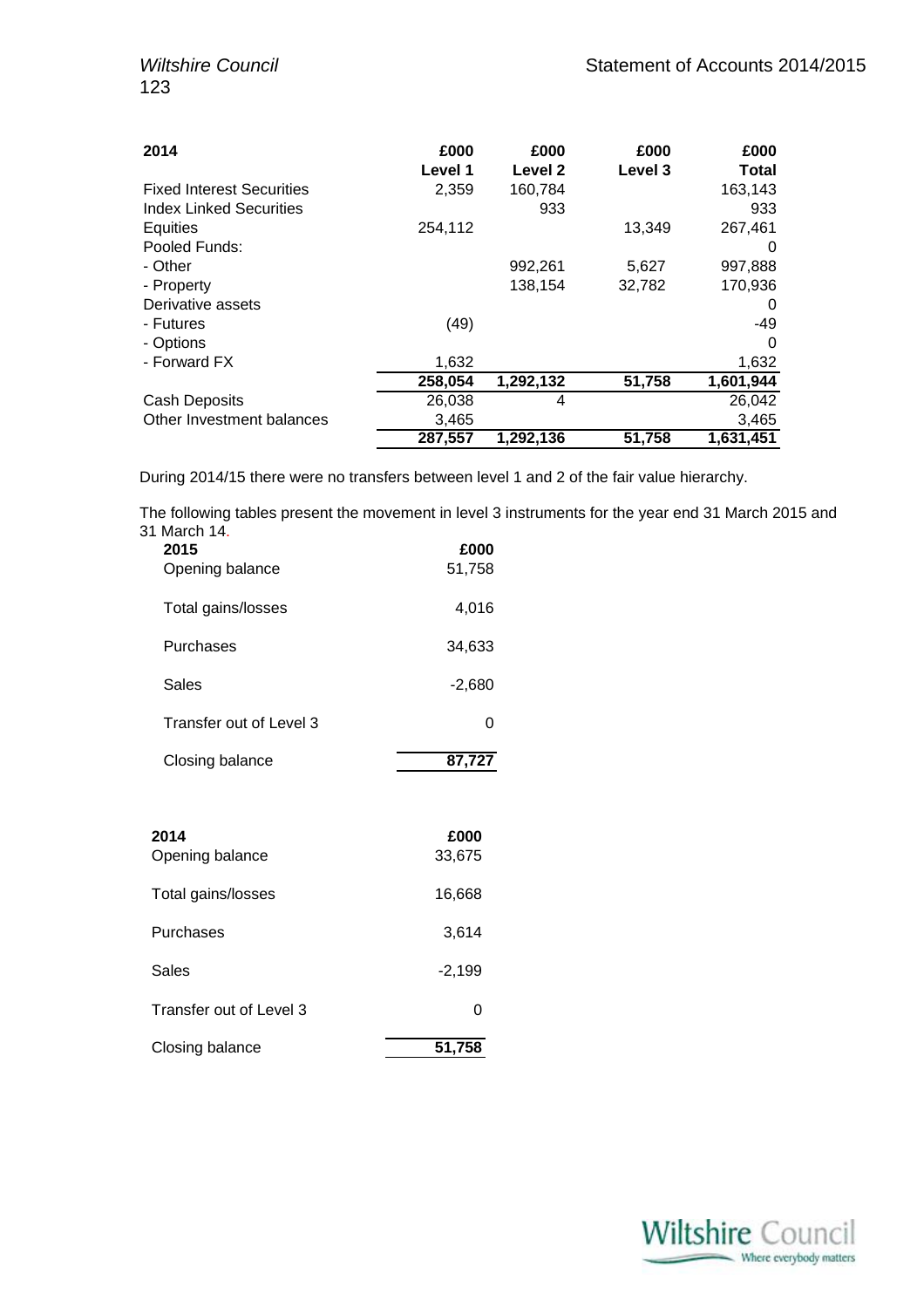### **12 Investment management expenses**

|                                                                         | 2014/2015<br>£000 | 2013/2014<br>£000 |
|-------------------------------------------------------------------------|-------------------|-------------------|
| Management & Investment Admin Fees<br>Custody & Performance Measurement | 5,414<br>104      | 3,035<br>118      |
|                                                                         | 5,518             | 3,153             |

Additional Manager fees of £1.3m have been incurred by the fund as a result of investing in pooled fund investments.

### **13 Current assets**

|                                                     | 31 March 2015 | 31 March 2014 |
|-----------------------------------------------------|---------------|---------------|
|                                                     | £000          | £000          |
|                                                     |               |               |
| Contributions due from other authorities and bodies |               |               |
| - Employees                                         | 1,424         | 1,362         |
| - Employers                                         | 4.549         | 4,072         |
| Income due from external managers and custodians    | O             | 0             |
| Debtors (Magistrates)                               | 4,825         | 5,790         |
| Other                                               | 2,133         | 1,520         |
| Cash balances                                       | 5,981         | 5,406         |
|                                                     | 18.912        | 18,150        |
| Less:                                               |               |               |
| Long term debtors (Magistrates)                     | 4,825         | 5,790         |
| <b>Net Current Assets</b>                           | 14.087        | 12,360        |
|                                                     |               |               |

Contributions due at the year end have been paid to the Fund subsequent to the year end in accordance with the Rates & Adjustment Certificate.

### **14 Current Liabilities**

|                                                 | 31 March 2015<br>£000 | 31 March 2014<br>£000 |
|-------------------------------------------------|-----------------------|-----------------------|
| Managers / Custody fees<br><b>HMRC</b><br>Other | 1,207<br>702<br>1,797 | 943<br>661<br>2,833   |
|                                                 | 3.706                 | 4,437                 |

### **15. Additional Voluntary Contributions (AVCs)**

Fund members paid contributions totalling £0.593 million (£0.433 million in 2013/14) into their AVC funds during the year. At the year end, the value of funds invested on behalf of Fund members totalled £3.529 million (£3.293 million in 2013/14), made up as follows:

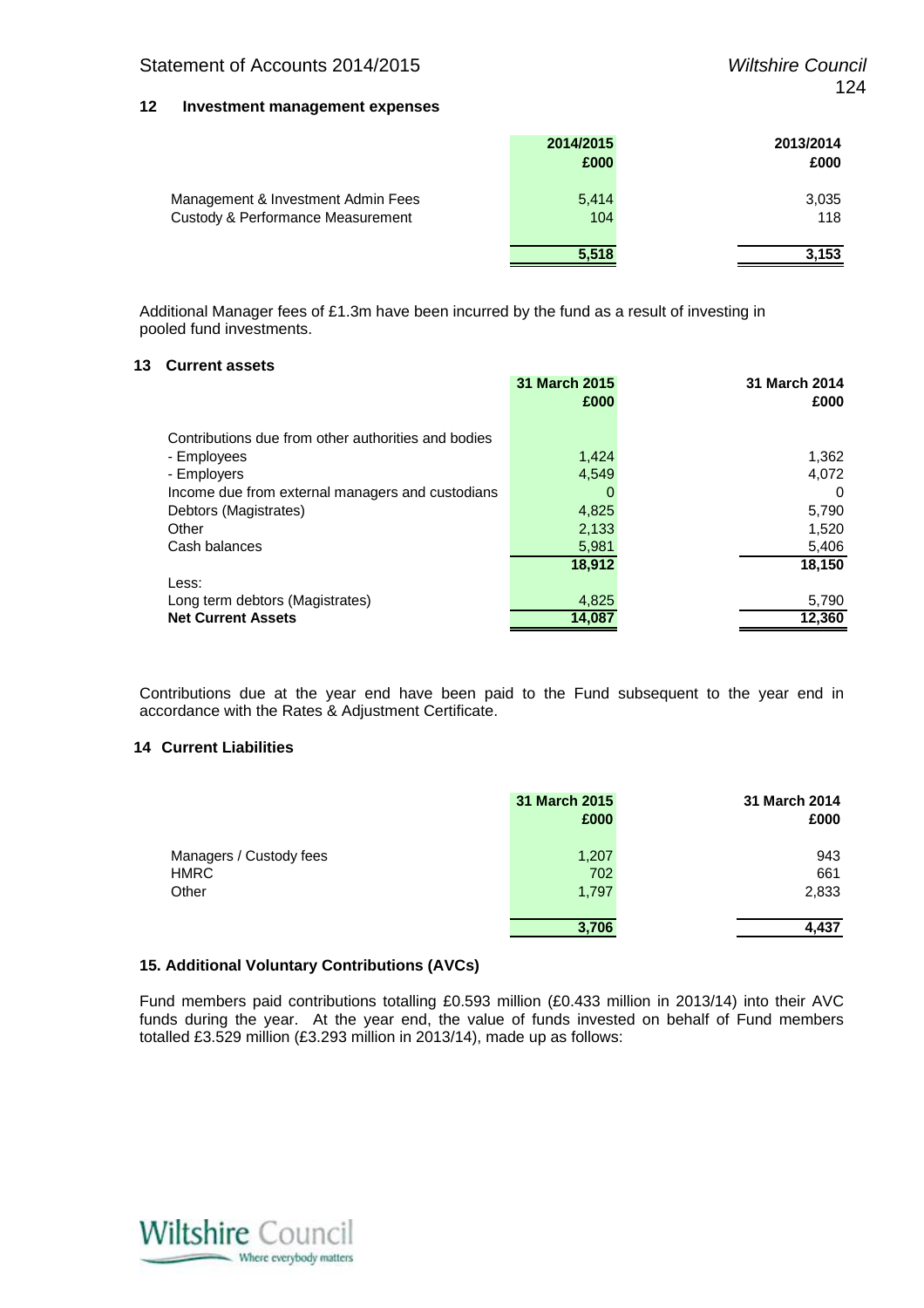|                                       | £ million |
|---------------------------------------|-----------|
| Equitable Life Assurance Society      |           |
| - With Profits Fund                   | 0.599     |
| - Unit Linked Managed Fund            | 0.234     |
| - Building Society Fund               | 0.028     |
| <b>Clerical Medical Funds</b>         |           |
| - With Profits Fund                   | 0.155     |
| - Unit Linked Managed Fund            | 1.027     |
| <b>NPI Funds</b>                      |           |
| - Managed Fund                        | 0.027     |
| - With Profits Fund                   | 0.101     |
| - Global Care Unit Linked Fund        | 0.057     |
| - Cash Deposit Fund                   | 0.032     |
| Prudential                            |           |
| - With Profits Cash Accumulation Fund | 0.453     |
| - Deposit Fund                        | 0.211     |
| - Diversified Growth Fund             | 0.196     |
| - Equity Passive                      | 0.029     |
| - Long Term Growth Fund               | 0.145     |
| - Pre-Retirement Fund                 | 0.128     |
| - Property Fund                       | 0.107     |
|                                       | 3.529     |

As mentioned earlier, AVC investments are not included in the Fund's financial statements.

### **16. Employer Related Assets**

There are no employer related assets within the Fund.

### **17. Related Party Transactions**

The Wiltshire Pension Fund is administered by Wiltshire Council. Consequently there is a strong relationship between the Council and the Pension Fund.

The Council incurred costs of £1.097m (2013/14: £1.076m) in relation to the administration of the Fund and was subsequently reimbursed by the Fund for these expenses. The Council is also the single largest employer of members of the Pension Fund and contributed £26m to the Fund in 2014/15 (2013/14: £27.4m). A balance of £0.87m was owed by the Pension Fund to the Council at year end.

Part of the pension fund cash holdings are invested on the money markets by the treasury management operations of Wiltshire Council, through a service level agreement. During the year to 31 March 2015, the fund had an average investment balance of £3.5m (31 March 2014: £3.4m), earning interest of £19k (2013/14: £18k) in these funds.

### **Governance**

There are two members of the Pension Fund Committee D Hall and L Stuart that are active members of the Pension Fund. These individuals are the employer bodies' representatives.

### **18. Guaranteed Minimum Pension**

The Fund continues to make progress on updating the details of Guaranteed Minimum Pensions (GMP) that were not previously shown on member's records. The Fund is working with HMRC on the GMP reconciliation project where all records will need to be reconciled by March 2018.

GMP elements of member's LGPS pension are not increased by the Fund for Pre 1988 GMP (in respect of the period 06/04/1978 to 05/04/1988) but for Post 1988 (in respect of the period 06/04/1988 to 05/04/1997) it is increased by a maximum of 3%. The Government increase the State Pension for the member fully on the Pre 1988 GMP element and for Post 1988 GMP element it is only increased if CPI is above 3%.

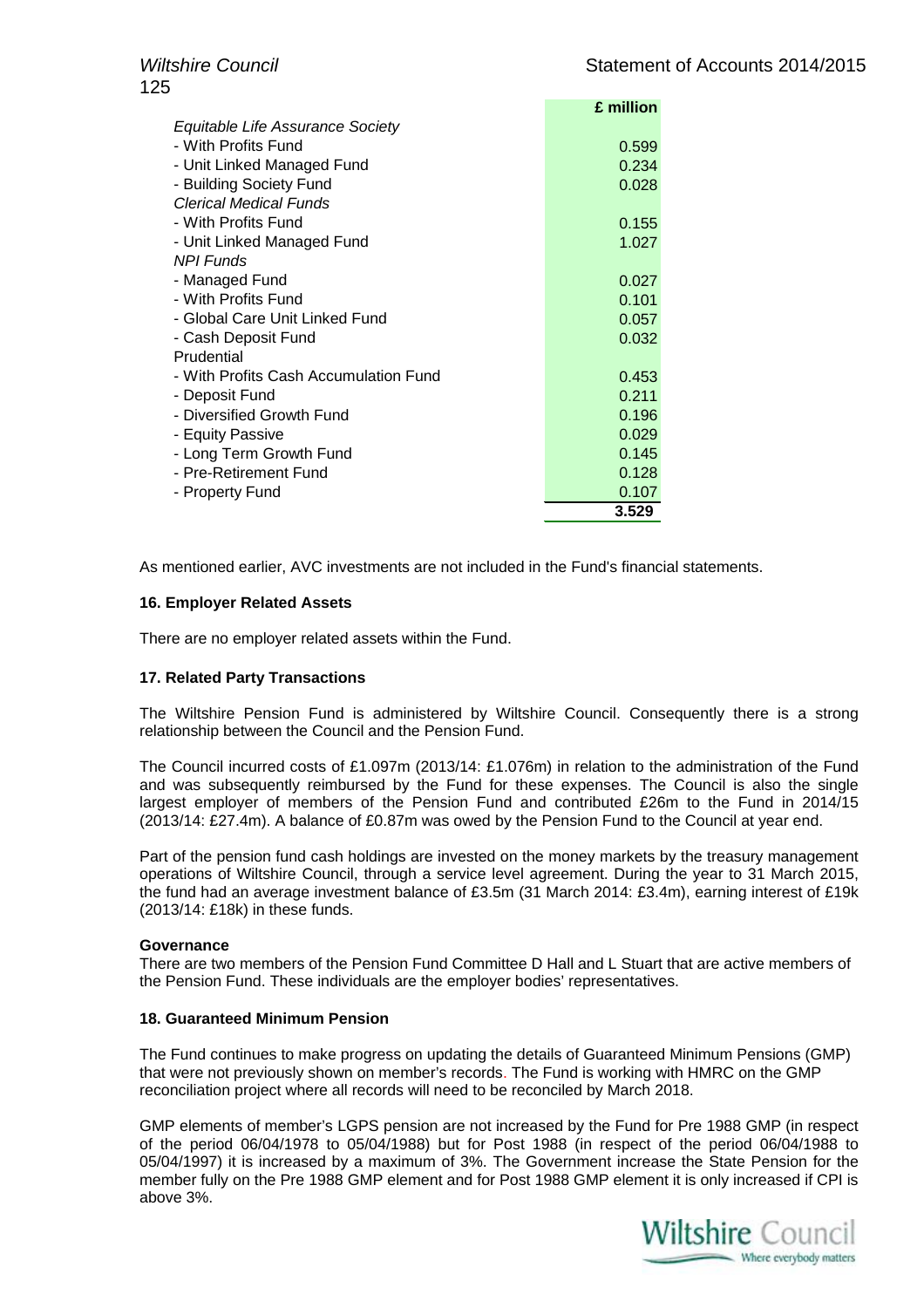The effect of LGPS pensions not showing the correct amount of GMP for its members would mean that their pension would be increased by more than it should be.

Although these overpayments are costs to the Fund they have been included as expenditure in previous pension fund accounts, therefore no restatement is necessary.

### **19. Contingent Liabilities and Contractual Commitments**

Outstanding capital commitments (investments) at 31 March 2015 totalled Euro 36.285m (31 March 2014: Euro 42.725m).

These commitments relate to outstanding call payments due on unquoted limited partnership funds held in the infrastructure part of the portfolio. The amounts 'called' are irregular in both size and timing from the original commitment.

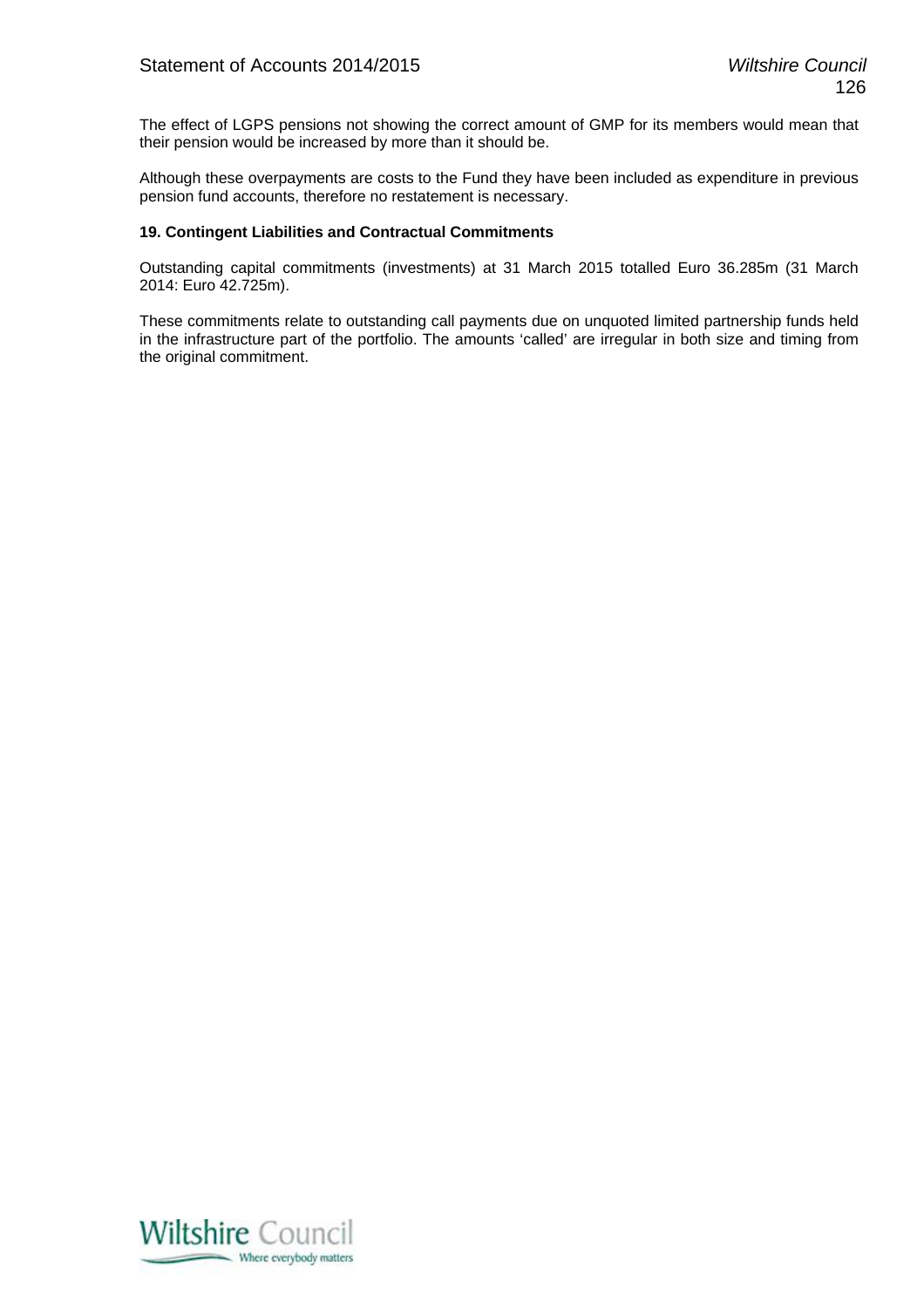### *Wiltshire Council* **Statement of Accounts 2014/2015** 127 **Actuarial Statement in respect of IAS26 as at 31.03.2015**

### **Introduction**

CIPFA's Code of Practice on Local Authority Accounting 2014/15 requires administering authorities of LGPS funds that prepare pension fund accounts to disclose what IAS26 refers to as the actuarial present value of promised retirement benefits.

The actuarial present value of promised retirement benefits is to be calculated similarly to the defined obligation under IAS19. There are three options for its disclosure in pension fund accounts:

- Showing the figure in the Net Assets Statement, in which case it requires the statement to disclose the resulting surplus or deficit;
- As a note to the accounts; or
- By reference to this information in an accompanying actuarial report.

If an actuarial valuation has not been prepared at the date of the financial statements, IAS26 requires the most recent valuation to be used as a base and the date of the valuation disclosed. The valuation should be carried out using assumptions in line with IAS19 and not the Pension Fund's funding assumptions.

I have been instructed by the Administering Authority to provide the necessary information for the Wiltshire Council Pension Fund, which is in the remainder of this note.

| <b>Balance sheet</b>                                |             |             |
|-----------------------------------------------------|-------------|-------------|
| Year ended                                          | 31 Mar 2015 | 31 Mar 2014 |
|                                                     | £m          | £m          |
| Present Value of Promised Retirement Benefits 2,942 |             | 2.452       |

Liabilities have been projected using a roll forward approximation from the latest formal funding valuation as at 31 March 2013. I estimate this liability at 31 March 2015 comprises £1,336m in respect of employee members, £632m in respect of deferred pensioners and £974m in respect of pensioners. The approximation involved in the roll forward model means that the split of scheme liabilities between the three classes of member may not be reliable. However, I am satisfied the aggregate liability is a reasonable estimate of the actuarial present value of the benefit promises. I have not made any allowance for unfunded benefits.

The above figures include both vested and non-vested benefits, although the latter is assumed to have a negligible value.

It should be noted the above figures are appropriate for the Administering Authority only for preparation of the accounts of the Pension Fund. They should not be used for any other purpose (i.e. comparing against liability measures on a funding basis or a cessation basis).

### **Assumptions**

The assumptions used are those adopted for the Administering Authority's IAS19 report as required by the Code of Practice. These are given below. I estimate that the impact of the change of assumptions to 31 March 2015 is to increase the actuarial present value by £394m.

### **Financial assumptions**

My recommended financial assumptions are summarised below:

| Year ended                      | 31 Mar 2015 | 31 Mar 2014 |
|---------------------------------|-------------|-------------|
|                                 | % p.a.      | % p.a.      |
| Inflation/Pension Increase Rate | $2.4\%$     | 2.8%        |
| Salary Increase Rate            | 4.3%        | 4.6%        |
| Discount Rate                   | $3.2\%$     | 4.3%        |

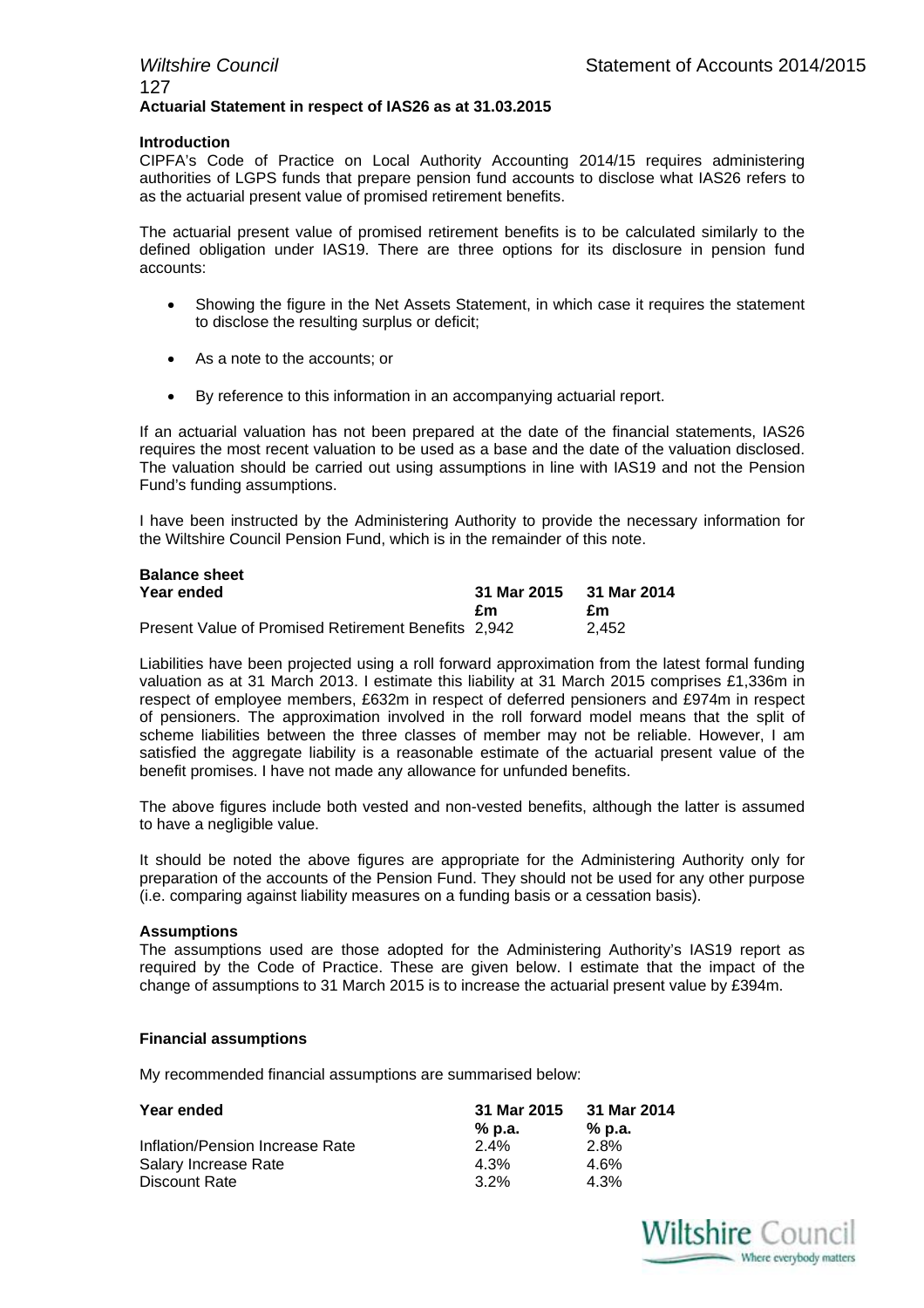### **Longevity assumption**

As discussed in the accompanying report, life expectancy is based on the Fund's VitaCurves with improvements in line with the CMI\_2010 model, assuming the current rate of improvements has reached a peak and will converge to a long term rate of 1.25% p.a. Based on these assumptions, the average future life expectancies at age 65 are summarised below:

|                           | <b>Males</b> | <b>Females</b> |
|---------------------------|--------------|----------------|
| <b>Current Pensioners</b> | 22.3 years   | 24.5 years     |
| Future Pensioners*        | 24.1 years   | 26.9 years     |

*\*Future pensioners are assumed to be currently aged 45* 

Please note that the assumptions are identical to those used for the previous IAS26 disclosure for the Fund.

### **Commutation**

An allowance is included for future retirements to elect to take 50% of the maximum additional tax-free cash up to HMRC limits for pre-April 2008 service and 75% of the maximum tax-free cash for post-April 2008 service.

### **Professional notes**

This paper accompanies my covering report titled 'Actuarial Valuation as at 31 March 2015 for IAS19 purposes' dated 30 April 2015. The covering report identifies the appropriate reliances and limitations for the use of the figures in this paper, together with further details regarding the professional requirements and assumptions.

Catherine McFadyen FFA 20 May 2015 For and on behalf of Hymans Robertson LLP

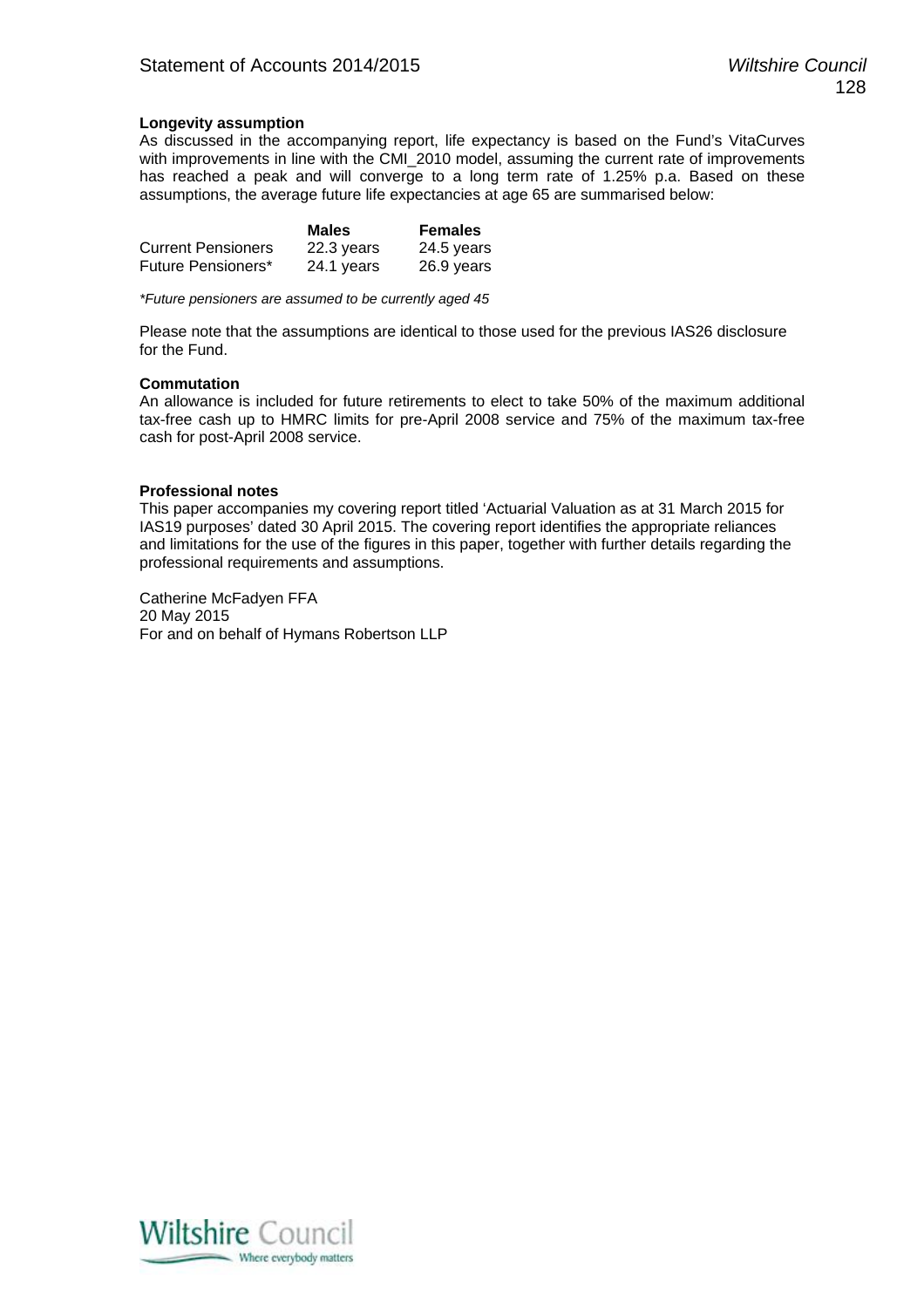## **Schedule of Employer Bodies**

### **Scheduled/Resolution bodies Admitted bodies Admitted bodies**

Wiltshire Council **Holy Rood Infants Academy** 4 Children Swindon Borough Council **Francisc Council Holy Rood Junior Academy** ABM Catering Ltd<br>
Wiltshire & Swindon Fire Authority **Holy Trinity Calne Academy Action** for Blind People Wiltshire & Swindon Fire Authority Wiltshire Police PCC & CC **Holy Trinity Devizes Academy** Agincare Wiltshire Probation Service (Transferred Out Feb 15) John Bentley Academy Aster Communities Alderbury Parish Council **All and Struth Academy** Aster Group Aster Group Amesbury Parish Council **King William Academy Aster Living** Aster Living Blunsdon St Andrews Parish Council Kingdown Academy **Aster Property Management** Council Bradford-on-Avon Town Council Kingsdown Academy Council Atkins Ltd Calne Town Council **Calne Town Council** Lavington Academy **Calne Town Balfour Beatty** Chippenham Town Council Lethbridge Academy Barnardos Corsham Town Council Lydiard Academy Capita Business Services Ltd Cricklade Town Council Malmesbury Academy Care & Support Swindon (SEQOL) Devizes Town Council **Malmesbury Primary Academy** Caterlink<br>Haydon Wick Parish Council **Malmesbury The Manor Academy** CIPFA Haydon Wick Parish Council Highworth Town Council **The Mead Primary Academy** Collaborative Schools Malmesbury Town Council inc Castle Mead Academy Community First Marlborough Town Council inc River Mead Academy Crime Reduction Initiatives<br>
Melksham Town Council **Council** Millbrook Academy Council Direct Cleaning Melksham Town Council Millbrook Academy Melksham Without Parish Council Morgan Vale Academy Elior UK Mere Parish Council **New College Enara** Enara Purton Parish Council **Community Contains Community Learning FCC Environment** Royal Wootton Bassett Town Council Peatmoor Primary Academy Great Western Hospitals Salisbury City Council **Example 2** Pewsey Primary Academy **Greenwich Leisure Limited** Steeple Ashton Parish Council **Pewsey Vale Academy Host** Host Stratton St Margaret Parish Council **Queens Crescent Academy Council Contains Academy** Innovate Services Trowbridge Town Council **Ridgeway Academy Ridgeway Academy** Leonard Cheshire Wanborough Town Council **Now Academy** Rowde Academy **Row Academy** Lifeways Warminster Town Council **Royal Wootton Bassett School** Mainline Contract Services Westbury Town Council **Salisbury 6th Form Academy** Mears Care Ltd Wilton Town Council **Sarum Academy** Sarum Academy Nuffield Health Wroughton Parish Council **Sevenfields Academy Places For People Leisure** Places For People Leisure All Saints (Netheravon) Academy Shaw Ridge Academy Plains Partnership Bishop Wordsworth Academy Sheldon Academy The Order Of St John Care Trust Bybrook Valley Academy South Wilts Grammar School Oxford Health NHS Trust Churchfield Academy Southfield Junior Academy Salisbury and South Wilts Museum Colebrook Infants Academy **Springfields Academy** Selwood Housing Commonweal Academy St Augustine's School Seren Group Corsham Primary Academy St Catherine's Academy Somerset Care Ltd Corsham Secondary Academy St Edmund's Calne Academy Southern Health NHS Foundation Trust inc Corsham Regis **St Edmunds Girls Academy Salisbury** Swindon Commercial Services Dauntseys Academy St Joseph's Academy Devizes Swindon Dance Devizes Academy St Joseph's Academy Swindon Twigmarket Diocese of Bristol Academy Trust St Laurence Academy Visit Wiltshire Diocese of Salisbury Academy Trust St Leonard's Academy Westlea Housing Association Dorcan Technology Academy St Mary's Swindon Academy Wiltshire and Swindon Sports Partnership Eastrop Infants Academy **Swindon College Wiltshire CCG** Wiltshire CCG Education Fellowship United Learning Trust Excalibur Academy UTC Swindon Goddards Park Academy Wansdyke Academy Gorse Hill Academy Wellington Academy Hardenhuish School Ltd Westlea Academy Hazelwood Academy White Horse Academies Highworth Warneford Academy Wiltshire College Holy Family Academy Woodford Valley Academy